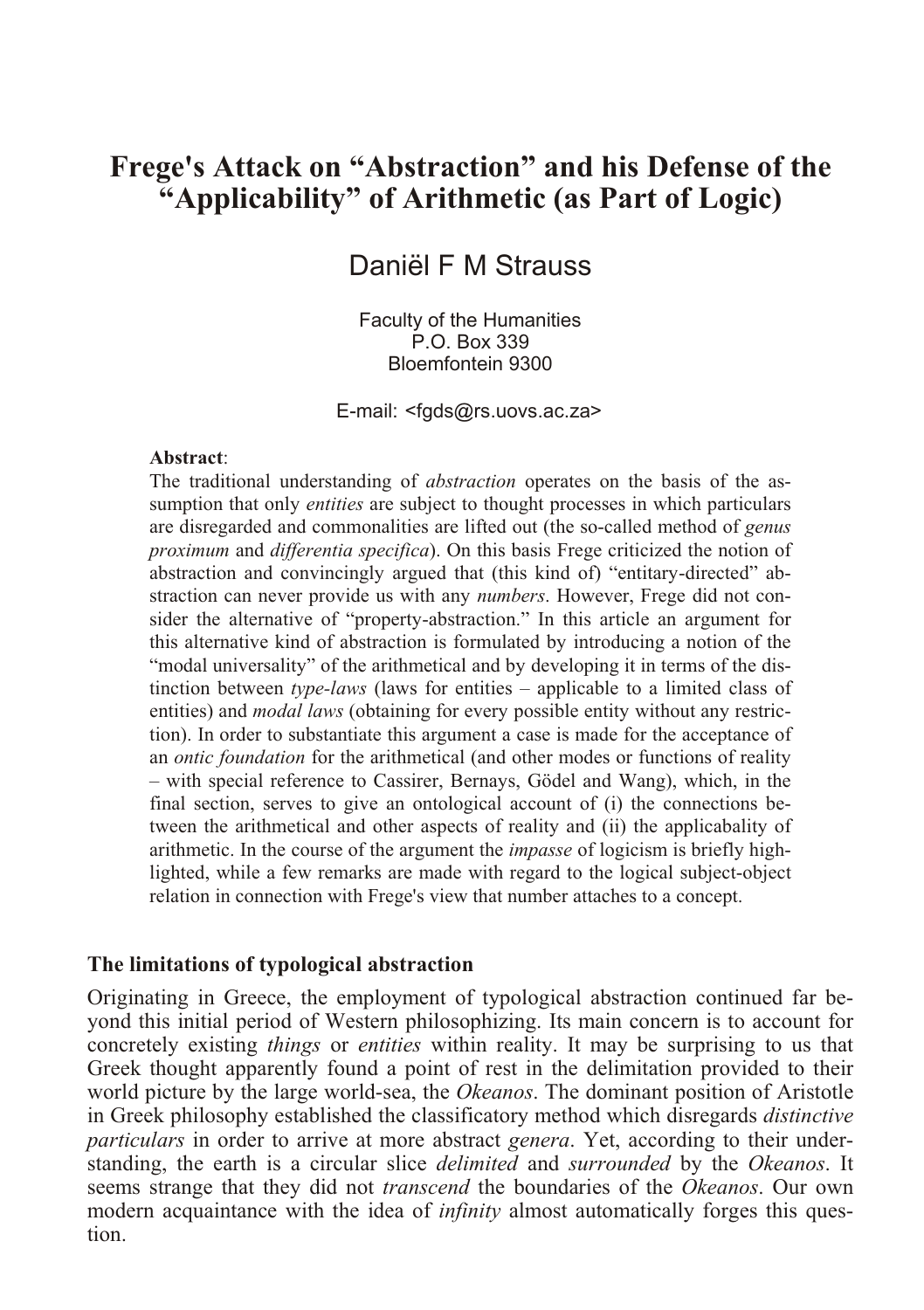However, in terms of the Greek mind this was impossible. The *Okeanos* was one of the primal forces that were subdued (and brought within delimitation) when the Olympic gods started their reign. The or dered cos mos owes its *form*, *meas ure*, *har mony* and *determination* (concept) to these gods. Whatever finds itself *outside* this limit does not display any form-delimitation and can therefore not be *conceived*. As a consequence Aristotle does not acknowledge an *abstract* (or *empty*) space. He lacks our modern concept of space. According to the mature Greek understanding *space* does not exist, only *place*. Place is a property exclusively attributed to a *concretely existing body*. In the absence of a body there is no subject for the predicate *place*. From this it naturally follows that an empty place is the *place* of *nothing* – *in other words, it is no place* at all!

The possibility to understand (and encompass) the ordered cosmos flows from its  $f_i$ *nite* and *limited* nature – for that reason science is restricted to this finite, limited and or dered cos mos.

During the Middle Ages the Latin formulation of this (entitary-directed) method of classification became well-known in the form of the distinction between a *genus proximum* and *differentia specifica*. This method of concept-formation is well at home within domains where a *typological* classification is required, such as is the case within *biology* as a discipline.<sup>1</sup>

Although this kind of hierarchical progress does lead to higher levels of *abstraction*, it does not move away from *entitary reality* as such. Being a mammal is not less real than being this or that kind of mammal or even this *individual* mammal (except, once again, if one joins *nominalism* in rejecting all universals outside the human mind).

However, the higher (abstracted) levels reached in such a *typological classification* are still related to and focused upon entities (or at least their *structures*) and cannot serve as a foundation for those kinds of properties of things which come in sight when the *typicality* of entities is *disregarded*.<sup>2</sup>

For example, just think about the (supposed) abstract nature of mathematical thinking. Some mathematicians tend to divorce their subject matter from every possible "application." If some or other part of mathematics turns out to have found an application outside the domain of mathematics those mathematicians with a *platonistic* inclination find it "miraculous." David Hilbert, the foremost mathematician of the 20th century, recalls the statement of Gauss, namely that pure number theory is the *queen of mathe matics* and adds the remark that it did not find an application anywhere (Hilbert, 1935:386). Yet, Frege represents a different position in this regard by opposing the distinction between pure and applied mathematics. In the second volume of his

<sup>1</sup> The modern neo-Darwinian theory of evolution, given its nominalistic orientation (according to which "organisms are not types and do not have types" – Simpson, 1969:8-9), of course handles a different concept of structure altogether.

<sup>2</sup> The (universal) *conditions for* being this or that *type* of thing must be distinguished from the (universal) way in which particular entities evince their conformity with these conditions. In *being an atom* or *being human*, this or that atom / human being shows that it meets the conditions for what it is. The term "structure" is therefore ambiguous. It may refer to the *order for* (*structural law* or *structural principle* for) the existence of a specific type of entities, whereas the *structures of* these latter reveal what is correlated (and therefore *distinct*) from the said *order for* structures of entities. A *structure for* has the meaning of a *law for*, while a *structure of* represents the universal way in which individual entities reveal their confor mity with the given law for its existence (also known as its *law-conformity*).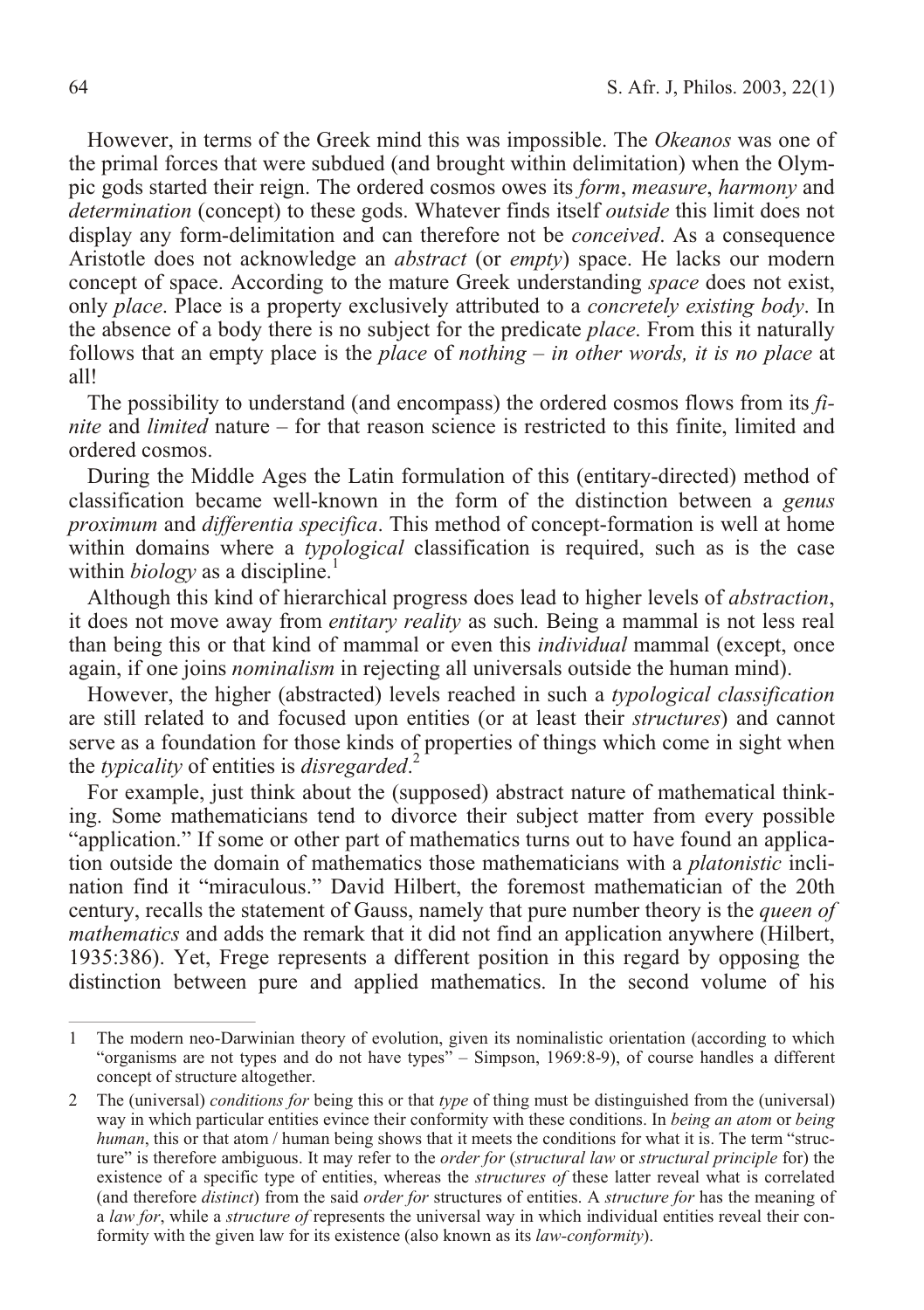*Grundgesetze* (1903:§91)<sup>3</sup> he writes: "It is applicability alone that raises arithmetic from the rank of a game to that of a science. Applicability therefore belongs to it of necessity" (translation from Dummett, 1995:60).

Surely the difficulty with this distinction is not simply that different subdivisions of mathematics turned out to serve "applications" in other disciplines, but that this emphasis *constantly changed*. In the foreword to Volume V of their work on the nature and application of mathematics (with reference to computers, algebra and analysis) Behnke et al. remark that what was *abstract* vesterday is now considered to be *concrete* (for example matrices). What yesterday was seen as *pure* is today viewed as *applied* (e.g., functional analysis). What yesterday was under *suspicion* is now seen as *respectable* (e.g., the theory of probability). Areas of mathematical reflection that had been considered *beyond all possibilities of application* later on turned out to be *useful* in different ways.

Dummett explains that it was Frege's objective to destroy the illusion that whenever mathematics finds an application, a *miracle* occurred:

The possibility of the applications was built into the theory from the outset; its foundations must be so constructed as to display the most general form of those applications, and then particular applications will not appear a miracle (Dummett, 1995:293, cf. 300).

Exploring the meaning of what is here called "the most general form" of a theory can help us to understand the *ontic* basis of seemingly purely conceptual clusters – but not without first considering the argument advanced by Frege to explain that numbers belong to the class of "objects" which are both "non-actual" and "objective." In order to achieve this aim Frege first of all launches a severe attack on the prevalent theories of *abstraction* as defended by some of his prominent contemporaries.

We have mentioned that the traditional (*genus proximum* and *differentia specifica*) method of concept-formation is focused upon concrete entities in reality. Pursuing its path allows for increasingly higher levels of generality. When Frege phrases his objections against the idea of *abstraction* his arguments are restricted to this kind of  $entitarv$ -directed *abstraction*.

He states that the properties through which entities distinguish themselves from each other are indifferent in respect of their number  $(1884:40 \text{ ff})$ . He explicitly asks the question from what one should abstract in order to arrive at the number "one" when one starts with the *moon* as an entity. By abstraction, he proceeds with his argument, one only arrives at concepts such as: "attendant of the earth," "attendant of a planet," "celestial body without its own light," "celestial body," "body," "object" (Gegenstand) - and nowhere in this series the number "1" will occur  $(1884:57; \, \frac{6}{4})$ .<sup>4</sup> Dummett mentions the example where Frege refers to a white cat and a black cat in order to highlight the shortcomings of "abstraction": "The concept 'cat', which has been attained by abstraction, indeed no longer includes peculiarities of either; but just for that reason, it is a single concept" (Frege, 1884:45-46; 834; translation by Dummett, 1995; 84).

<sup>3</sup> In our subsequent analysis references to Frege (1884 and 1893) will simply be to the relevant paragraphs – thus following the practice employed by Dummett in his penetrating and encompassing work of 1995.

<sup>4</sup> Note that this example fully fits the requirements of the *genus proximum/differentia specifica* method.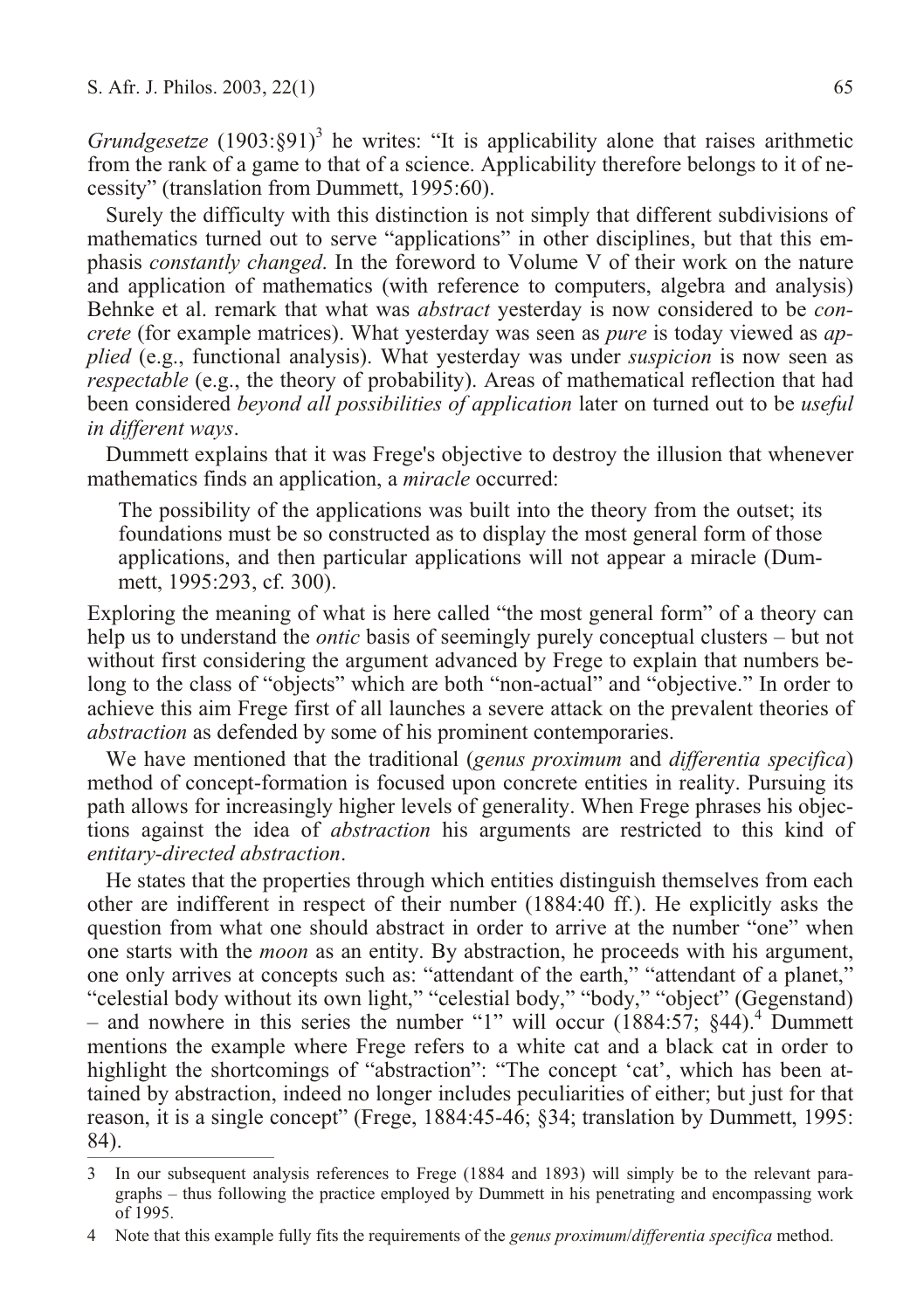Frege is first of all reacting against the prevailing view that *number* is to be seen as a *set of units* – the pure "ones" – obtained, via "abstraction" from the concrete "objects" we can experience. It is exactly at this point where Angelelli thinks that Frege's criticism becomes devastating:

by abstracting from the particular differences and natures of the given objects no plurality can be attained, but only one thing (the concept 'cat', for example) (Angelelli, 1984:467).

In his remark related to Cantor's definition of a subset (Cantor, 1962:282), Zermelo also refers to the attempt to introduce the notion of "cardinal number" with the aid of a process of abstraction, which would imply that a cardinal number is to be seen as a "set composed of pure ones."<sup>5</sup> If these "ones" are still *mutually distinct* then they simply provide the elements of a newly introduced set equivalent to the first one, which means that the required ab straction did not help us at all (cf. his remark in Cantor, 1962:351).

Where Kant argues for the *synthetic* nature of mathematical judgments in his *Critique of Pure Reason* (CPR), he clearly realizes that *pure logical addition* (a merely *logical synthesis*) cannot give rise to a *new* number (cf. CPR, 1787:15 where he considers the proposition that  $7+5=12$ ). In a different way Frege made the same point: entitary-directed abstraction can only proceed to more abstract *entities*, but can never yield any *number* as such. The logical addition of "ones" or "twos" cannot but end with the repeated identification of another number of the same kind: having identified a "two" and another "two" still results only in the "abstract" notion of "twoness."

## **Number: the road to logical objectivity (Frege)**

However, is it possible to distinguish different (modal) *properties* of one and the same *entity*? In terms of Frege's example of the moon, we may be more specific: does the moon have any *numerical* properties? Frege indeed realizes that "number" is an answer to the question "how many?" and explicitly discusses this question in connection with the moon (1884:57;  $\S$ 44). But in the absence of a theory of *ontic functions* (*modalities* – to be discussed below), he cannot relate the numerical properties of entities to the (universal) ontic meaning of the quantitative aspect of reality and categorically denies that "number" is the "property of something" (Frege,  $1884:63$ ;  $§51$ ). This question relates to the fundamental *numerical* question acknowledged by Frege, namely the question: '*How many*'?<sup>6</sup> Is the moon "one" or "more than one"? he asks. Obviously, these questions point in another direction – the direction of what may be called "property-abstraction." This kind of abstraction, surely, is fundamentally different from *enti tary- di rected ab strac tion*.

Yet, there is an even more fundamental issue at stake, because the question "How many?" requires a *human response*. Are there (universal) *ontic* features presupposed

<sup>5</sup> The *cardinality* or *power* of a set disregards any order-relation between its elements. When such an order-relation is kept in mind, ordinal numbers are at stake. Counting the "first," the "second" and so on therefore employs ordinal numbers. Cantor holds that the concept of a cardinal number emerges when, with the aid of our active thought-capacity, we abstract from the character of the different elements of a given set M and also disregards the order in which they are given  $(1962:282)$ .

<sup>6</sup> In his *Grundgesetze* Frege distinguishes between cardinal numbers (*Anzahlen*) – an answer to the question "How many objects of a certain kind are there"? – and real numbers (numbers employed for *measure ments*) (Cf. – Frege, 1903:§157 and Dummett, 1995:64).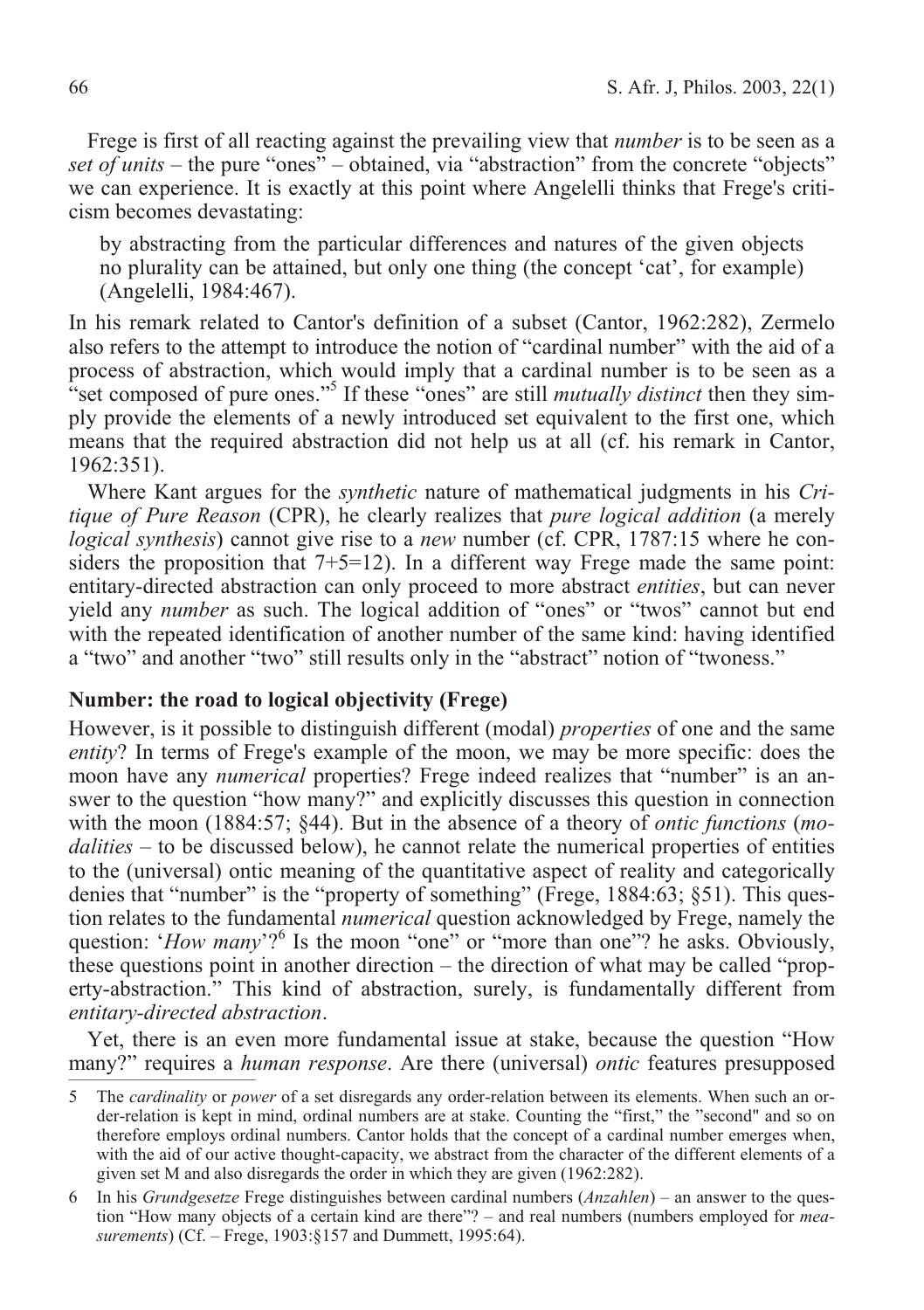in our answer to this question which are *quantitative in nature?* Or, alternatively, do we have to revert to the position that number and all universals are *creations of human* thinking?<sup>7</sup> In 1881 Frege wrote in an article on "Booles rechnende Logik und die Begriffsschrift" (unsuccessfully submitted for publication): "individual things cannot be assumed to be given in their totality, since some of them, such as number for example, are first created by thinking" (quoted by Dummett,  $1995:3$ ).

Frege's primary aim is to develop a *logicist thesis* according to which arithmetic ought to be reducible to logic. The beginning of the main text of *Grundgesetze* posits that the aim of *Grundlagen* was to show that *arithmetic is a branch of* logic. In the *Introduction* to *Grundgesetze* he specifies this aim by saying that "no ground of proof needs to be drawn either from experience or from intuition" (translation by Dummett, 1995:3). On the basis of his definition of an "ancestral" given in *Begriffsschrift* Frege defines natural numbers in *Grund*lagen (cf. §79, §83): natural numbers are "those objects for which finite mathematical induction holds good (Dummett, 1995:12).

Within the realm of "objective ideas" Frege distinguishes between "objects" and "concepts," keeping in mind that the correlate of a *concept* is an *object* (Dummett, 1995:66). Frege's famous distinction between "Sinn" and "Bedeutung" (sense and ref*erence*) is one drawn *within* the realm of the "objective" (Dummett, 1995:12). Whereas the *Bedeutung* (content or meaning) of an expression initially for Frege was at once its *significance* and *what it signified*, his new distinction between *Sinn* and *Bedeutung* subdivided the former notion of *content* into the said two components of sense and reference (cf. Frege, 1893:x and Dummett, 1995:67).

The proposal of John Stuart Mill that number could be obtained through inductive generalization is ultimately rejected by Frege because he places natural numbers within a domain which is not open to sensory perception. In his significant work on substance and function Cassirer explains the limitations of the psychological conception of presentation (in contrast to the "*logical* meaning of the concept of number") as follows: "The characteristic relations which prevail in the series of numbers are not thinkable as properties of the given contents of presentation. Of a presentation it is meaningless to say that one is larger or smaller than another, the double or triple of it, that one is divisible by another, etc." (Cassirer, 1953:33).

Dummett points out that for Frege the concept *natural number* comprises "all and" only those objects attainable from 0 by reiterating the successor operation" (1995:  $63)^{10}$ 

 $7^{\circ}$ In his Principles of Philosophy Descartes says "that number and all universals are only modes of thought" (Part I, LVIII).

<sup>8</sup> In connection with the distinction to be drawn between *modal* and *typical* concepts we shall pay attention to the peculiar meaning attached by Frege to the term "quantity."

<sup>9</sup> According to Freudenthal, Dedekind was perhaps the first one (cf. Dedekind, 1887, §59, §80) to call the conclusion from *n* to  $n+1$  complete induction ("vollständige Induktion"). Neither Bernoulli nor Pascal is the founder of this principle. Its discovery must be credited to Francesco Maurolico (1494-1575) (cf. Freundenthal, 1940:17). In a mathematical context, where "bad induction" is supposed to be excluded (as Freundenthal remarks  $-1940:37$ ), no adjective is necessary to qualify the term *induction*.

<sup>10</sup> Since "succession" finds its original "seat" within the numerical mode of reality this insight actually contradicts the logicistic aim of Frege – similar to the way in which, in general, the axiom of infinity obstructed the attempt to reduce mathematics to logic.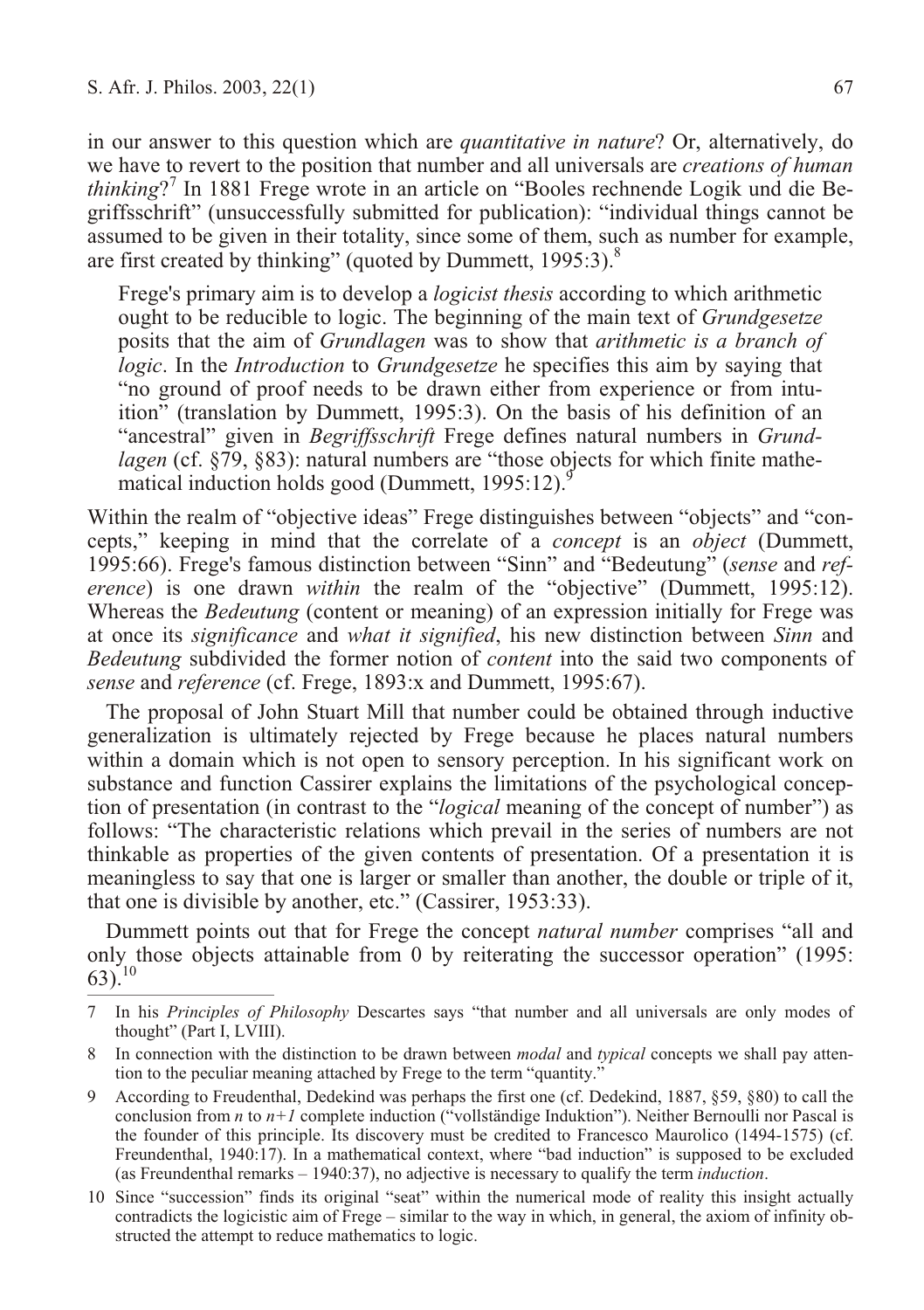What is intrinsic to the concepts of arithmetic, according to Frege, preventing them from becoming *synthetic* – the mistake of Mill and Helmholtz – is the *general princi*ple governing all possible applications (Dummett, 1995:60). What is meant here is that when one answers the question "How many?" one needs to be "quite unspecific as to the type of objects concerning which the question 'How many?' could be answered by citing a natural number" (as explained by Dummett,  $1995:61$ ). Dummett adds the phrase: "for that reason, it involved no concept peculiar to any non-mathematical subject-matter"  $(1995:61)$ .<sup>11</sup>

Where Cassirer introduces, in his rejection of "objects" either belonging to inner or outer reality, the alternative option of "acts of apperception" with which "the numerical determination is connected," he points out that even a person who wants to restrict knowledge to what is given in the senses "recognizes this universality" (i.e., in terms of our suggestion what we will call below *modal universality*): "but it understands it, according to its fundamental theory, as a thing-like 'mark,' which is uniformly found in a group of particular objects" (Cassirer, 1953:33-34). He then quotes Mill who says: "All numbers, must be numbers of something: there are no such things as numbers in the abstract. But though numbers must be numbers of something, they may be numbers of anything. Propositions, therefore, concerning numbers, have the remarkable peculiarity that they are propositions concerning all things whatever; all objects, all existences of every kind, known to our experience" (Cassirrer, 1953;33-34 – reference to Mill, A System of Logic, Book II, Chapter 6, 2).

Moreover, the phrase which we have used, namely "the numerical aspect of reality," implicitly refers to an *alternative view of reality*, which is foreign to Frege's understanding of the nature of number, because, according to him (in the words of Dummett), "that to which, in general, a number is ascribed is a concept" (1995:74).

When something can act as a causal agent Frege calls it *Wirklich*. Dummett argues convincingly that it should not be taken to mean *real* as opposed to *ideal*, but rather be understood as his "manner of distinguishing between what present-day philosophers usually call 'concrete' and 'abstract' objects" (Dummett, 1995:80); and numbers belong to the class of "objects" which are objective but not Wirklich (Dummett,  $1995:81$ ).

Although Dummett claims that Frege "brilliantly, decisively and definitively" refuted the abstractionist idea that numbers are to be seen as sets of featureless units (amongst others adhered to by Husserl and Cantor) (1995:82), the implicit assumption continues to be one which (albeit *correct* in itself!) argues that the inherent limitations of entitary-directed abstraction can never produce a concept of number:

His essential, and crucial, contention in *Grundlagen* was that abstraction is (at best) a means of coming to grasp certain general concepts: as a mental operation, it has no power to create abstract objects or abstract structures (Dummett, 1995:85).

In all of this we have to appreciate the strength of Frege's argument, particularly evidenced in the question whether or not the units of an abstract set of featureless units are identical with or distinct from one another. Frege argues that we "cannot succeed"

<sup>11</sup> Against the background of our suggested distinction between entitary-directed abstraction and property-abstraction one may argue in this context that disregarding what is "peculiar to any non-mathematical subject-matter" precisely amounts to what the idea of *property-abstraction* aims at.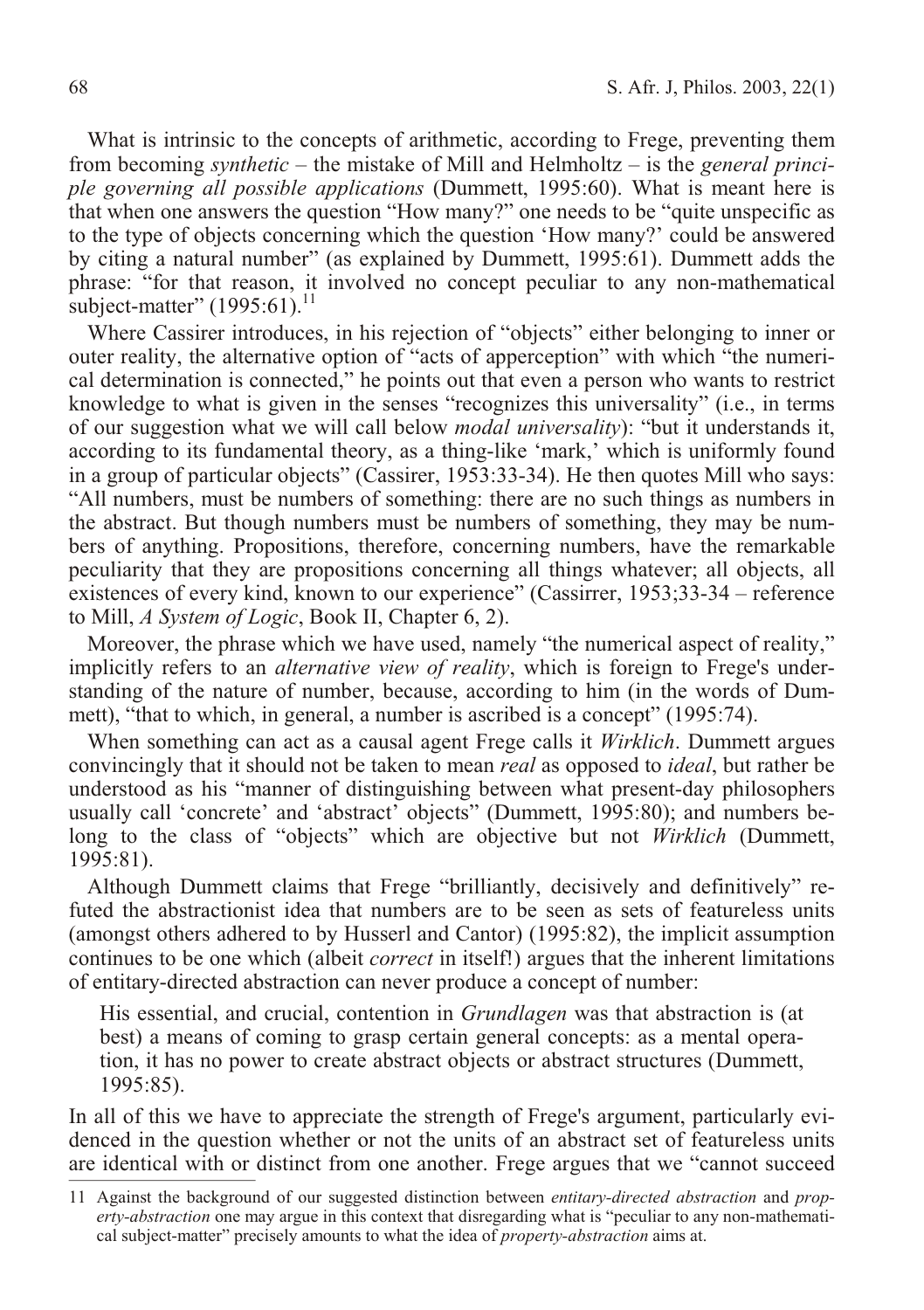in making different things identical simply by operations with concepts; but, if we did, we should no longer have *things*, but only a single thing" (Frege, 1884, 835; Dummett's translation,  $1995:86$ .<sup>12</sup>

As abstract, non-actual logical objects (entities), numbers are determinate objects of scientific enquiry:

We speak of 'the number one', and indicate by means of the definite article a single, determinate object of scientific enquiry. There are not distinct number ones, but only a single one. In 1 we have a proper name, and, as such, it is as in capable of a plural as 'Frederick the Great' or 'the chemical element gold' ... Only concept-words can form a plural (Frege, 1884:§38; Dummett, 1995:87).

Frege finally gives the following answer to the question what is a number a number of. that is, what is a number ascribed to: "The content of an ascription of number consists in predicating something of a concept."<sup>13</sup> Dummett summarizes this result as follows: "what a number is ascribed to is a concept" (1995:88). Since the notion of a *concept* is prior to that of the *extension* of a concept, a class can be given only as the extension of a concept (Dummett, 1995:92).<sup>14</sup> The question is whether the ascription of a number is not much rather an issue of – *identifying* it – which is different from *ascribing* a number to a concept. However, we shall return to this question in connection with what will be called the logical subject-object relation below.

## **What is "ontic" about "number"?**

Epistemology traditionally is well at home with sensory perception ("sense data" in the positivistic legacy) and with the ontic status of (at least: physical) entities (usually simply referred to as "objects"). Measured against this yardstick it is not surprising that the quantitative nature of number is transposed into the domain of thought products as creations of the human mind. Particularly when it concerns the nature of *infinity* the temptation seems to be to transfer it to the domain of *pure thinking*. David Hilbert (implicitly) still continues this orientation when he argues that after we have estab lished the finiteness of reality in two directions (with regard to the infinitely small and in respect of the infinitely large), it may still be the case that the infinite does have a justified place *within our thinking* (I am italicizing  $-DS$ )!<sup>15</sup>

However, already the co-worker of Hilbert, Paul Bernays, holds that the treatment of number presupposes the representation of a totality of numbers as a system of things as well as the totality of sets of number – which is not an *arbitrary construction*: "One cannot justifiably object to this axiomatic procedure with the accusation that it is arbi-

<sup>12</sup> Frege quotes Jevons who says: "It has often been said that units are units in respect of being perfectly similar to one another; but though they may be perfectly similar in some respects, they must be different in at least one point, otherwise they would be incapable of plurality" (cf. Dummett, 1995:86).

<sup>13</sup> Supported by a substantial and convincing argument this is Dummett's translational equivalent of Frege's German statement: "dass die Zahlangabe eine Aussage von einem Begriffe enhalte." (See Frege, 1884:59; §46 and Dummett, 1995:87, 88).

<sup>14</sup> As "objects" classes are denoted by singular terms (Dummett, 1995:92), but although numbers attach to the concept of the objects being counted, they are not *properties of concepts* (cf. Dummett, 1995:96, 108).

<sup>15</sup> "Die Endlichkeit des Wirklichen haben wir nun in zwei Richtungen festgestellt: nach dem Unend lichkleinen und dem Unendlichgroßen. Dennoch könnte es sehr wohl zutreffen, daß das Unendliche in unserem Denken einen wohlberechtigten Platz hat und die Rolle eines unentbehrlichen Begriffes einnimmt" (1925:165).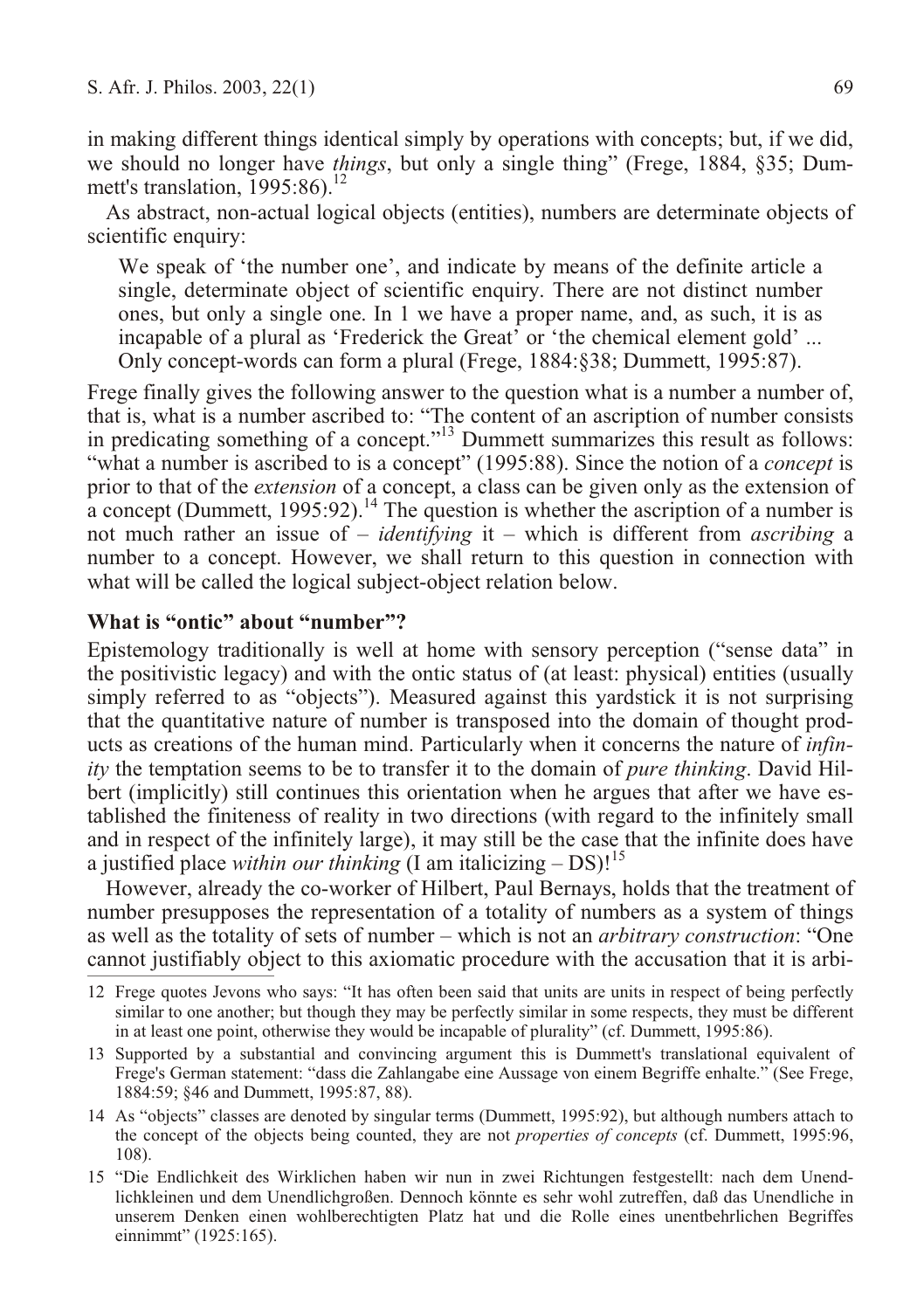trary since in the case of the foundations of systematic arithmetic we are not concerned with an axiom system configured at will for the need of it, but with a systematic extrapolation of elementary number theory conforming to the nature of the matter (*natur*gemäß)."<sup>16</sup> Bernays explicitly questions the dominant conception that only one kind of *factuality* ought to be recognized, namely that of the "concrete" (Bernays, 1976:122).<sup>17</sup> Kattsoff, for example, also makes a plea for the acknowledgement of both physical and mathematical factuality, although "mathematical objects" are "quite different from physical objects": "They are clearly not the sort of things that can be observed by means of the senses" (1973:30). Through intellectual involvement "mathematical objects" come into sight: "In analogy to physical objects which are called sensory objects because they are observed by the senses, mathematical objects may also be called intellectual objects (or rational objects?) because they are observed by the intellect" (1973:33). Later on he calls his approach "quasi-empirical" (1973:40).

It is noticeable that some of the most prominent mathematicians of the 20th century increasingly struggled with the "objective" status of the *subject matter* of mathematics. Of course, the positivistic legacy, combined with the nature of experimental physics. emphasizing *sense perception*, constantly challenged mathematicians to come up with an account that will at least be similar (or: analogous) to the supposed way in which perception serve as a gateway to knowledge of reality. Yet its is clear to them that "mathematical objects" are not plainly open to sense perception. In other words, in order to account for the subject matter of mathematics there ought to be something "out there" which differs from the "concrete" entities ("objects") we can experience through sense perception. The extreme platonist ought to clarify this issue, because the assumed "objective existence" of "mathematical objects" is in need of some other foundation if it is not merely postulated as *constructions* of the human mind.

The search for something "ontic" in the subject matter of mathematics, however, does not need to exclude a *constructive role* played by the mathematician. For, if we accept for a moment *ontic quantitative properties* which may serve as a starting-point for mathematical reflection, then understanding the *meaning* of these ontic quantitative properties requires *human intervention*; it needs the reflective and constructive disclosure and opening-up of this meaning through the formation of mathematical theories. If so, then what is the relationship between these ontic quantitative properties and the particulars of our (numerically specified) answer to the question: how many? To put it differently: in order to relate to a given unity or multiplicity humans have to grasp this quantitative meaning with the aid of numerals (numerical symbols). This entails that we can *identify* and *designate* ontic quantitative properties in assigning numbers to them through this act of identification and designation.

With an appeal to Gonseth we find an account of the subject matter of mathematics in the thinking of Bernays which does want to maintain a connection between experianceable things ("phänomenalen Gegenständlichkeit") and the contents acquired

<sup>16 &</sup>quot;Gegen dieses axiomatische Vorgehen besteht auch nicht etwa der Vorwurf der Willkürlichkeit zu Recht, denn wir haben es bei den Grundlagen der systematische Arithmetik nicht mit einem beliebigen. nach Bedarf zusammengestellten Axiomensystem zu tun, sondern mit einer naturgemäßen systematischen Extrapolation der Elementare Zahlenlehre" (Bernays, 1976:45).

<sup>17 &</sup>quot;Es scheint, daß nur eine vorgefasste philosophische Ansicht dieses Erfordernis bestimmt, die Ansicht nämlich, daß es nur eine Art von Tatsächlichkeit geben könne, diejenige der konktreten Wirklichkeit" (Bernavs, 1976:122).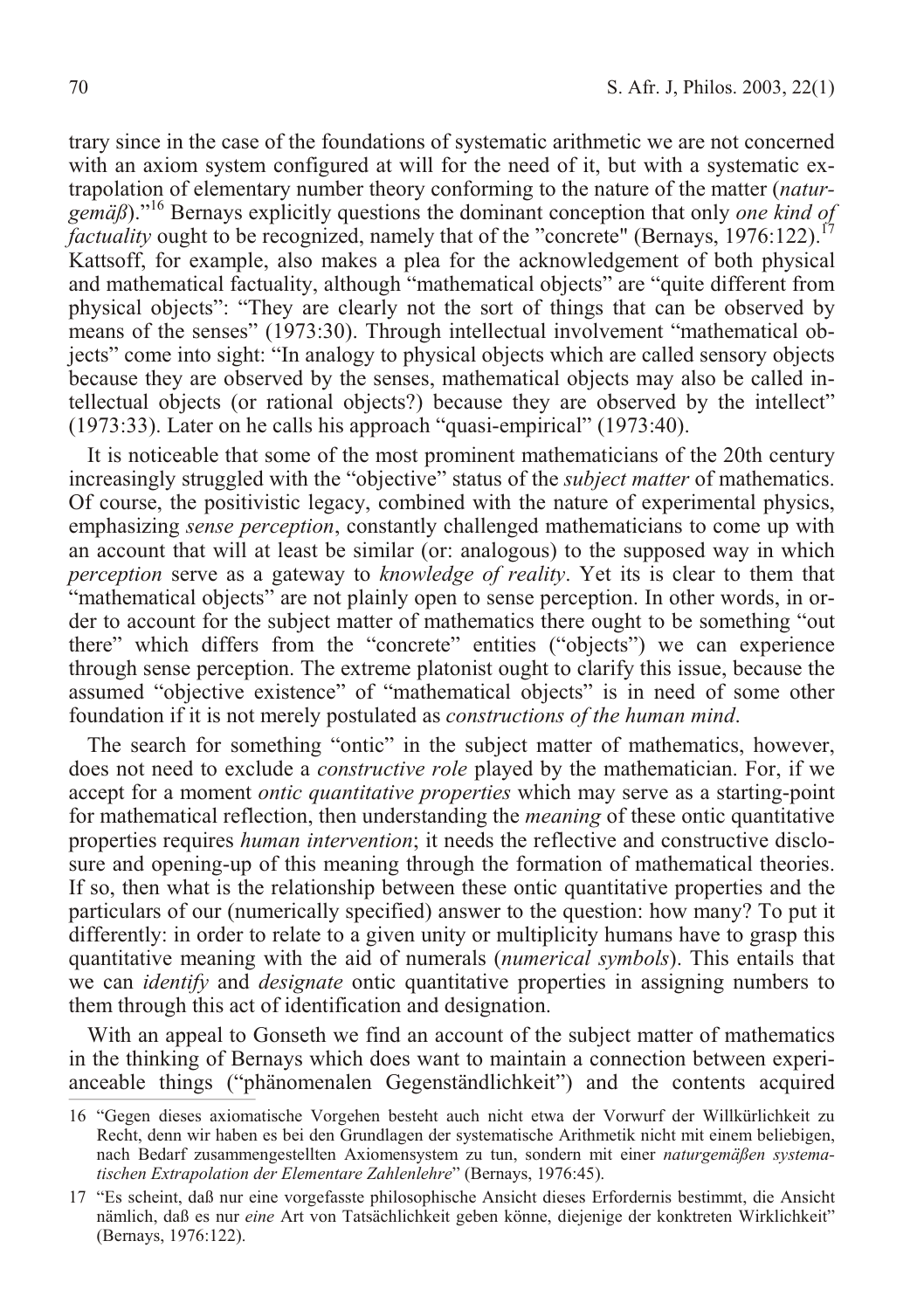through processes of idealization and abstraction (this content has a *structural* character – Bernays,  $1976:180$ .<sup>18</sup> In particular mathematical idealization comes to expression through axiomatization (Bernays, 1976:181).

The fact that Bernays, as we have mentioned above, questions the claim that there is only *one kind of factuality*, namely that of the "concrete," urges us to investigate this issue in more detail, with particular reference to the conceptions of Gödel, Wang and Cassirer

Gödel introduces the idea of "semiperceptions" when it concerns "mathematical objects." Next to a physical causal context within which something can be "given," Gödel refers to data of a second kind which are open to "semiperceptions." The data of this second kind "cannot be associated with actions of certain things upon our sense organs" (quoted by Wang, 1988:304). Gödel says:

It by no means follows, however, [that they] are something purely subjective as Kant says. Rather they, too, may represent '*an aspect of objective reality*' (my  $emphasis - DS$ ), but, as opposed to the sensations, their presence in us may be due to another kind of relationship between ourselves and reality (quoted by Wang, 1988:304).

Wang is "inclined to agree with Gödel," but he does "not know how to elaborate his assertions" (Wang, 1988:304). He says that he "used to be troubled by the association of objective existence with having a fixed 'residence' in spacetime," but he now feels "that 'an aspect of objective reality' can exist (and be 'perceived by semiperceptions') without its occupying a location in spacetime in the way physical objects do" (Wang, 1988:304).

Clearly, Gödel and Wang contemplate the "reality" of "ontic" (designated by them as: "objective") "aspects of reality" which are not like "concrete entities" occupying "a location in space time."

If we connect this kind of *non-entitary reality* with the (above-mentioned) arithmetical question formulated by Frege, namely the fundamental *numerical* question *How* many?, <sup>19</sup> then some significant insights of Cassirer may be helpful in this context.

His basic concern in 1910 is to make a distinction between *entity* (designated by him as: *substance*) and *function*. Although used in a slightly different context, his employment of the terms "what" and "how" (1953:40) may be elucidating. An answer to the *what*-question results in the identification of an entity (or a certain *kind* of entity), whereas the answer to the *how*-question specifies a function (aspect) of reality. Cassirer approximates the position of Frege closely even though he uses the notion of "abstraction." He does that, however, while having in mind not merely the entitarydirected kind of abstraction against which Frege argued. The act of abstraction has as its aim "to bring out the meaning of a certain relation independently of all particular cases of application" (Cassirer, 1953:39). Keeping in mind that "relational concepts" are for Cassirer the same as *function concepts*, his following statement is significant for the distinction between aspects (functions) and entities (things, so-called "objects"):

<sup>18</sup> "Die mathematische Gegenständlichkeit geht durch Idealisierungs- und Abstraktionsprozesse hervor aus der phänomenalen Gegenstandlichkeit des *Strukturellen*."

<sup>19</sup> As an answer to the question "How many objects of a certain kind are there" (Frege, 1903:§157 and Dummett, 1995:64).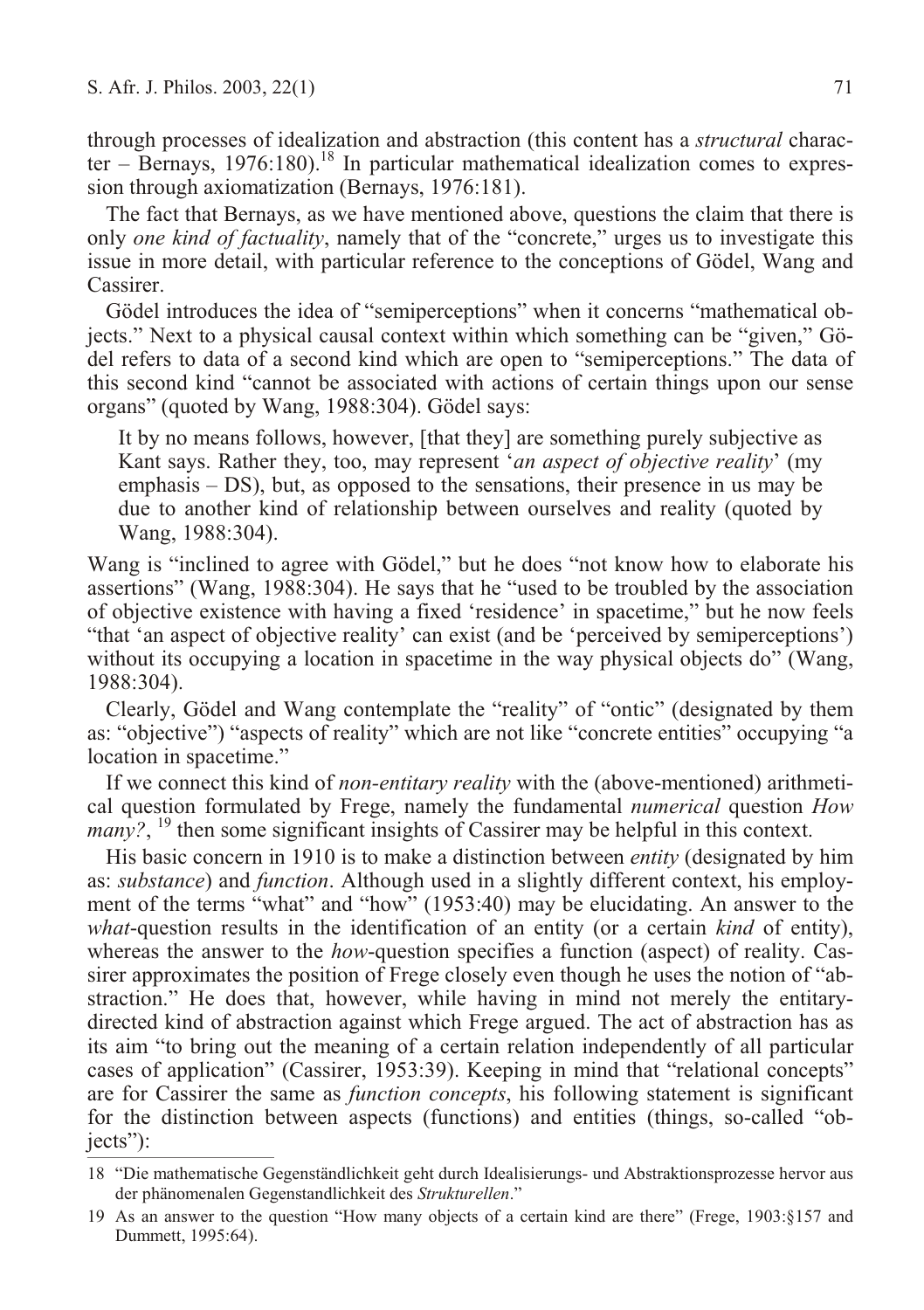The fucntion of 'number' is, in its meaning, independent of the factual diversity of the objects which are enumerated. ... Here abstraction ... means logical concentration on the relational connection as such (Cassirer, 1953:39).<sup>20</sup>

Surely, the mentioned considerations of Gödel, Wang and Cassirer call for an acknowledgment of a function or an aspect of reality which is *ontically given* but not given in the same way as physical (or other kinds of) entities. Understanding the meaning of the *ontically given aspects* or *functions* indeed requires a formative (constructive) human activity, in its scholarly sense performed by mathematicians who are capable, through their articulation of *mathematical theories*, to make this given numerical meaning explicit and to disclose it in their erection of mathematical structures. This perspective is an argument in opposition to both *platonism* and *pure con*structivism. Against platonism it acknowledges that thinking about the meaning of number does not simply rest on the acceptance of an already existing transcendent (ideal) world of "mathematical objects" of the thinking human mind, since without the intervention of human thinking the ontically given meaning of quantity (plurality) cannot be *disclosed* and *articulated* in *mathematical structures*. By contrast, it also opposes *constructivism* in acknowledging that the *subject matter* of mathematics is not merely the product of the thought-activities of mathematicians, because such activities presuppose at least "an aspect of objective reality."

So-called "evolutionary epistemology" runs into serious difficulties if it wants to explain the ontic givenness of *plurality* (multiplicity), because long before the (paleontological) appearance of human beings, entities (note the *plural* form: *entities!*) did function in the quantitative mode of reality, did occupy space, did move, and so on. Furthermore, if this epistemology starts from *sense-perception* the only option open is that of *entitary-directed abstraction* – which is criticized by Frege as being incapable of justifying our concept of number. We have seen that another kind of abstration is required, namely *modal abstraction*. The property argued for in the next paragraph, namely (modal) *universality*, is also inexplicable merely in terms of sense-perception.

## The universality of functional modes

We have noted that when Frege employs the term 'logical' (as in the phrase: "logical" objects"), he always has the following distinctive feature of "the logical" in mind  $-$  in the words of Dummett: "its generality: it does not relate to any special domain of knowledge, for, just as objects of any kind can be numbered, so objects of any kind can belong to a class" (Dummett, 1995:224).

This view of Frege actually pertains to a common feature of each and every *aspect* of reality, not only to the *logical aspect*. It is part of the nature of an aspect or *modus* that its scope transcends the multiplicity of individual things merely *functioning* within it. This constitutes what ought to be designated as the *modal universality* to which we have alluded above – amongst others also holding for the *quantitative aspect of real* $itv$ . This modal universality of the numerical aspect clearly surfaces in Frege's account, as explained by Dummett:

A correct definition of the *natural numbers* must, on his view, show how such a number can be used to say how many matches there are in a box or books on a shelf. Yet number theory has nothing to do with matches or with books: its

<sup>20</sup> Here Cassirer highlights what we have called *property-abstraction* (*modal abstraction*).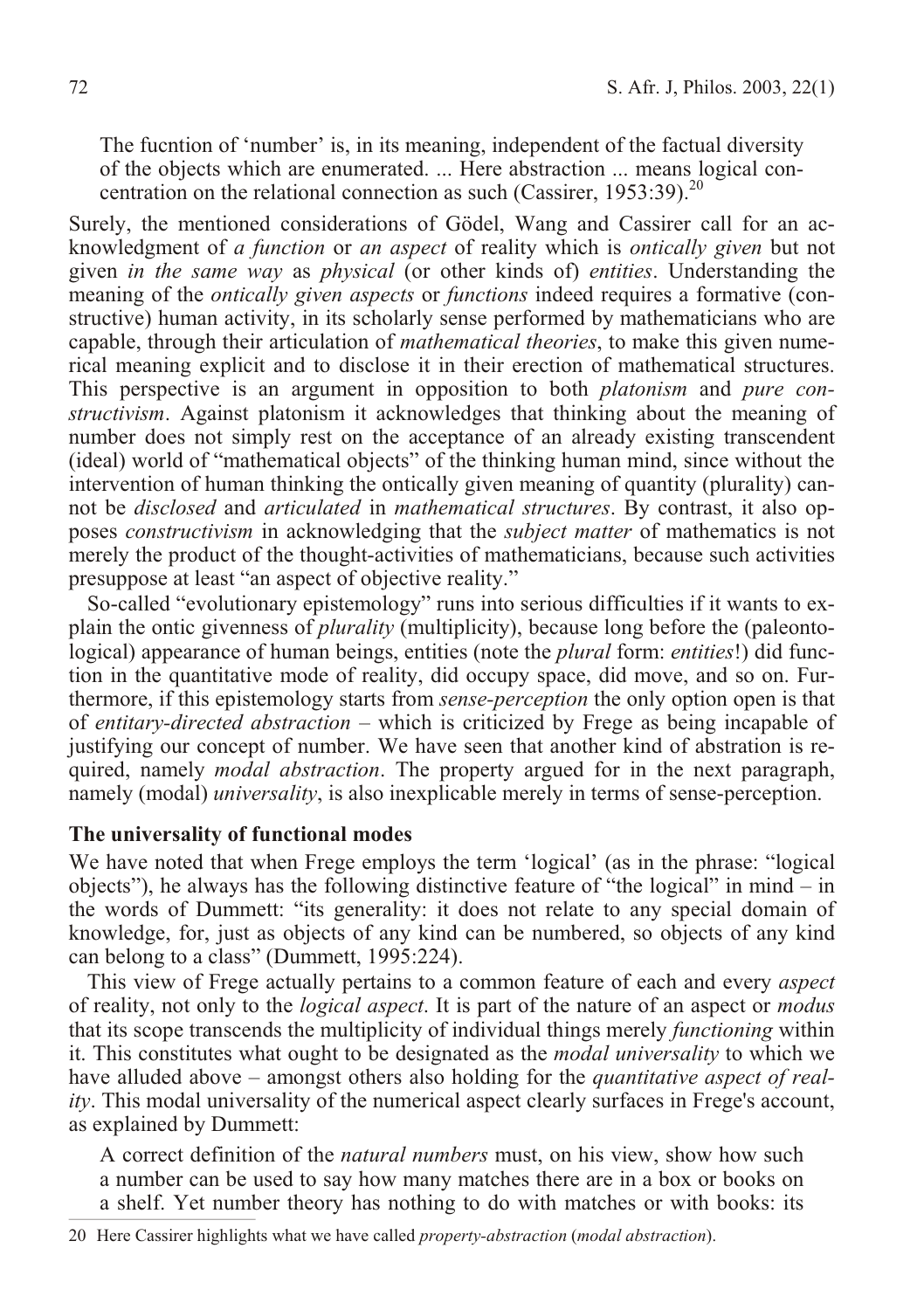business in this regard is only to display what, in general, is involved in stating the cardinality of objects, of whatever sort, that fall under some concept, and how natural numbers can be used for this purpose (Dummett, 1955:272).

At this point Frege (and Dummett) were on the verge of the alternative theory which we have in mind when we speak about *modal universality* – if it was not the case that Frege identified the ontic meaning of the arithmetical aspect of reality with the nature of a concept. This theory first of all eludicates the *uniqueness* of functions as distinct from *entities*. In conceptual thought this difference surfaces in the distinction between the *con cept of num ber* and *type con cepts*.

Whenever (empirical) investigation, with the aid of *entitary-directed abstraction* as explained, arrives at the concept of this or that *type* of entity, there is an inherent restriction to the *number* of entities involved, namely only to those *belonging to that type*.

Stated differently, i.e., in terms of a *law-perspective*: the *type-law* of a specific kind of entities only holds for that *type of entity*, i.e., for a *limited class* of entities. For example, the *law for being an atom* is limited to atoms and does not apply to molecules or planets. Similarly, the *Coulomb law* (applicable only to charged physical entities) and the *Pauli principle* (applicable to fermions) do not hold for all possible (physical) entities. Rather than delineating a *limited* class of entities, "property laws" (i.e., *modal functional laws*), however, have a generality *(universality)* which embraces all possible entities because they "describe a mode of being, relatedness, experience, or explana tion" (as phrased by Stafleu, 1980:11). The fact that modal laws – such as those of quantum physics – hold for all possible "objects," is clearly observed by the German physicist Von Weizsäcker: "Quantum theory, formulated sufficiently abstract, is a universal theory for all *Gegenstandklassen* (classes of objects)" (1993:128). When he explains, on the next page, that one cannot deduce the *kinds* of entities of experience from the *universal scope* of quantum theory, he gives his own account of what we are designating as *type laws*.

This distinction shows a similarity with the way in which Frege employs the word *quantity*. Dummett writes:

Frege so uses it that a phrase like '2.6 metres' designates a specific quantity of one kind, '5.3 seconds' a quantity of another kind, and so on. He thus takes quantities to be objects, distinct from numbers of any kind. There cannot be two equal quantities, on this use: if two bodies are equal in mass, they have the *same* mass. Quantities fall into many distinct types: masses form one type, lengths another, temperatures a third (Dummett, 1995:270).

Frege implicitly distinguishes between the general (modally universal) meaning of *number* and the *specifications* it receives when it is attached to different *types of quantities* – in which case he does not speak about *number* but about *quantity*.

Compare in connection with our notion of modal universality also the position of Russell and Gödel. From Russell's *Introduction to Mathematical Philosophy* Gödel quotes the second half of the following sentence: "Logic, I should maintain, must no more admit a unicorn than zoology; for logic is concerned with the *real world* (my emphasis  $-DS$ ) just as truly as zoology, though with its more abstract and general features" (Wang, 1988:313). Whereas zoology has a foremost interest in living entities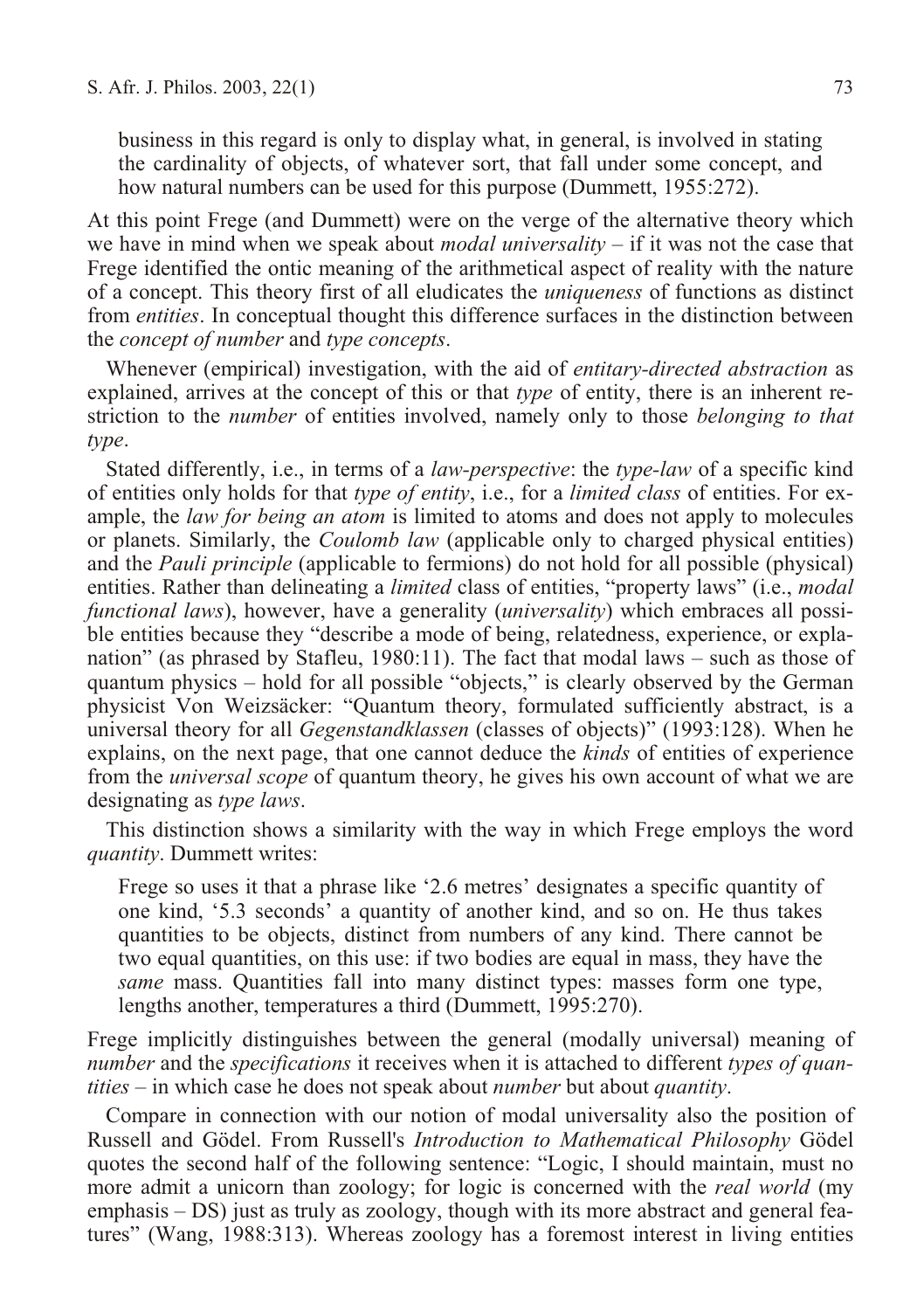(animals), logic, with its concern for the "more abstract and general," operates on the level of *modal universality*.

In yet another fashion Dummett implicitly alludes to the nature of modal universality in the following explanatory statement:

The contrast between arithmetical and empirical enquiry concerns not so much the discovery of individual objects as the delineation of the area of search. The as tronomer need have no precise conception of the totality of celestial objects: he is concerned with detecting whatever is describable in physical terms and lies, or originates, outside the earth's atmosphere, and he need give no further specification of this 'whatever'. In mathematics, by contrast, an existential conjecture, to have any definite content, requires a prior circumscription of the domain of quantification (Dummett,  $1995:228$ ).

Compare another instance of some remarks (the second one already mentioned in a similar context) by Dummett intended to explain Frege's concept of number, which also explicitly highlights this feature of *modal universality* (the universal scope of the numerical aspect of reality, in the thinking of Frege – mediated by the nature of "the  $logical / a concept$ "):

In view of the generality of number – the fact that there is no restriction on the type of objects of which we can say how many there are  $-$  ... (Dummett, 1995: 73); The term "logical", in the phrase "logical objects", refers to what Frege always picked out as the distinguishing mark of the logical, its generality: it does not relate to any specific domain of knowledge, for, just as objects of any kind can be numbered, so objects of any kind can belong to a class (Dummet, 1995:224).

Given his logicist prejudice Frege did not realize that his notion of the *general applicability* of arithmetic actually points in the direction of the *modal* or *functional universality* of the *arithmetical* aspect of *reality*. This means that the logical and the arithmetical modes both share this feature of *modal universality*. However, as we shall see, the *foundational* position of the numerical aspect with respect to the logical aspect justifies the view that the mathematical treatment of the arithmetical represents a higher level of abstraction. Bernays also defends this position: "However, in respect of the formal, the mathematical perspective, as opposed to the logical conceptual one, represents the standpoint of a higher abstraction".<sup>21</sup>

The implication of the stance taken by Bernays is that the arithmetical mode is foundational to the logical mode and that it is therefore not possible to reduce arithmetic to logic.

## **The cul de sac of logicism**

Bernays noticed that whereas both Frege and Dedekind throughout their mathematical reflections and proofs evinced the most sincere and strict precision, they were wholly negligent in assuming the representation of a closed totality of all possible conceivable logical objects.<sup>22</sup>

<sup>21</sup> "In Hinsicht auf das Formale stellt aber, ..., die mathematische Betrachtung gegenüber der begrifflich logischen den Standpunkt der höheren Abstraktion dar" – Bernays, 1976:27.

<sup>22</sup> "So waren Frege und Dedekind, deren Beweisführungen und Überlegungen sonst überall durch äußerste Präzision und Strenge ausgezeichnet sind, ganz unbedenklich in dem, was sie als vermeintlich selbst-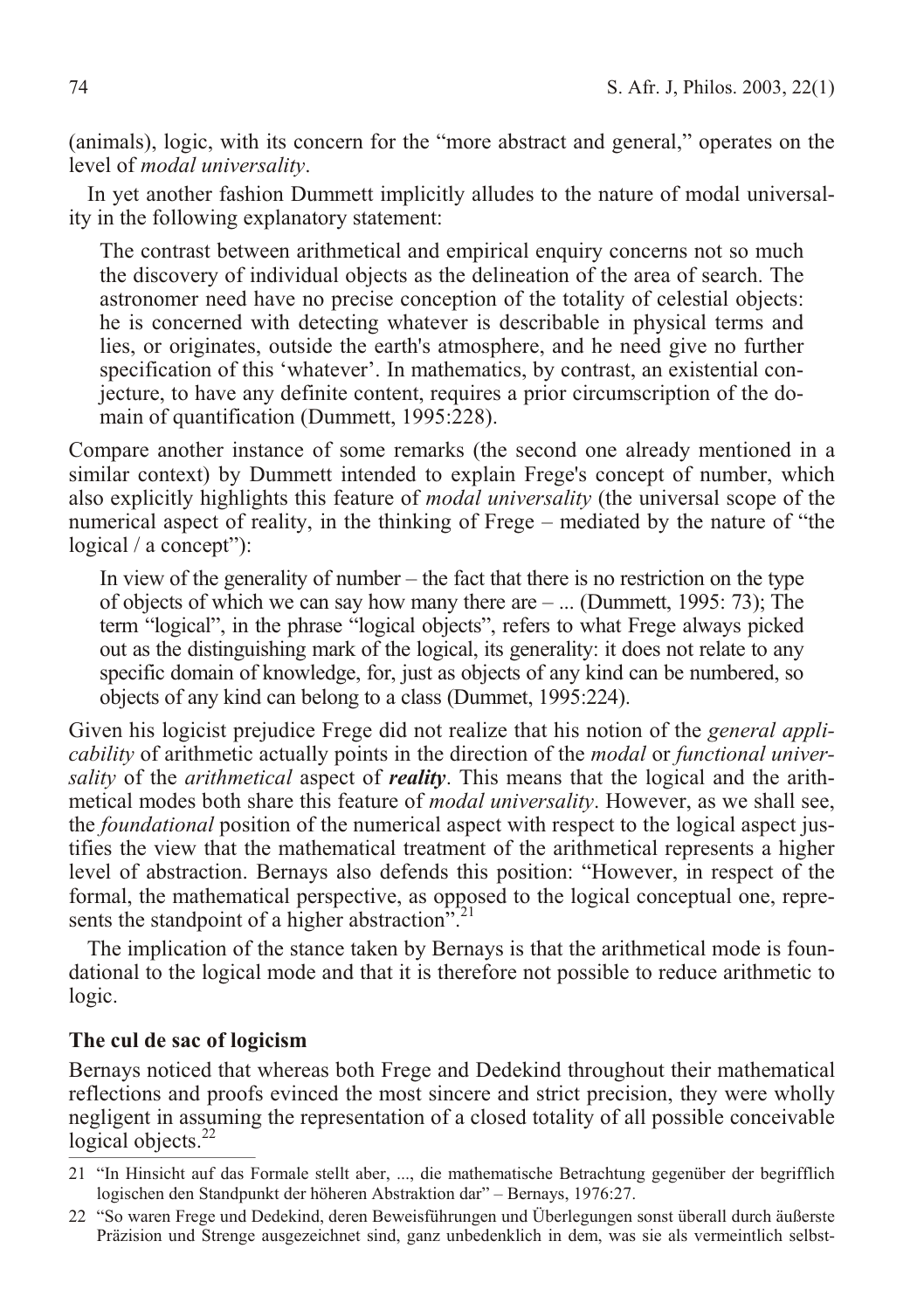David Hilbert also points at the dilemma entailed in the logicist attempt to deduce the meaning of number from that of the logical-analytical mode. In his *Gesammelte Abhandlungen* Hilbert writes:

Only when we analyze atten tively do we realize that in presenting the laws of logic we already had to employ certain arithmetical basic concepts, for example the concept of a set and partially also the concept of number, particularly as cardinal number [Anzahl]. Here we end up in a vicious circle and in order to avoid paradoxes it is necessary to come to a partially simultaneous development of the laws of logic and arithmetic (1970:199).

Cassirer first of all approaches this problem in terms of the numerical analogy within the logical-analytical aspect. His question is that it is not understandable why one only accepts *logical* identity and diversity, which enter the set concept as necessary elements, as such basic functions, but that one does not do the same with regard to *numerical* unity and difference. He claims that a truly satisfactory deduction of the one from the other is also not achieved by set theory, which entails a persistent suspicion that all similar attempts will continue to harbor a concealed epistemological circle.<sup>23</sup> That the logicist position taken by Frege is unsound was brought into the open when Russell made the absurdity of set theory known in 1900. Consider the set  $C$  with elements A and the prescription that elements of set C may only be *those* sets A which do not contain themselves as elements.

Thus  $C = (A/A \ A)$ . (The set of ten chairs is e.g. not itself a chair and does not contain itself as an element. On the other hand the set of thinkable thoughts *is* in itself think able and therefore does contain itself as an element.) Now suppose that  $C$  is an element of  $C$  (C  $C$ ). Every element of  $C$ , however, does not contain itself as an element  $-$  this, after all, is the requirement for being an element of C. This implies that if C is an element of C, it must *also* meet this requirement – but then C  $\subset$  C implies C C! Suppose on the other hand that C C. Then C *does* meet the requirement for being an element of C, which means that  $C$  C. In other words, C is an element of C if and only if C is not an element of  $C<sup>24</sup>$ 

Dummett mentions that Frege discovered by August 1906 that the flaw in his account cannot be corrected within the framework of his theory.<sup>25</sup>

The assessment given by Dummett is straight-forward:

- 24 Of course this conclusion presupposes the application of the principle of the *Excluded Middle* (i.e., the acceptance of *infinite totalities*) – something rejected by intuitionistic mathematics.
- 25 That is, "with the abstraction operator as primitive and an axiom governing the condition for identity of value-ranges: but the underlying error lay much deeper than a misconception concerning the foundations of set theory. It was an error affecting his entire philosophy" (Dummett, 1995:223).

verständliche Voraussetzung dem Standpunkt der allgemeinen Logik zugrunde legten, nämlich in der Vorstellung von einer abgeschlossenen Gesamtheid aller überhaupt denkbaren logischen Objekte" (Bernays, 1976:47).

<sup>23</sup> "In der Tat ist nicht einzusehen, warum man lediglich logische Identität und Verschiedenheit, die als notwendige Momente in den Mengenbegriff eingehen, als solche Urfunktionen gelten lassen und nicht auch die numerische Einheit und den numersichen Unterschied von Anfang an in diesen Kreis aufnehmen will. Eine wirklich befriedigende Herleitung des einen aus dem anderen ist auch der mengentheoretischen Auffassung nicht gelungen, und der Verdacht eines versteckten erkenntnis theoretischen Zirkels blieb gegenüber allen Versuchen, die in dieser Richtung gemacht werden, immer bestehen" (Cassirer, 1957:73-74).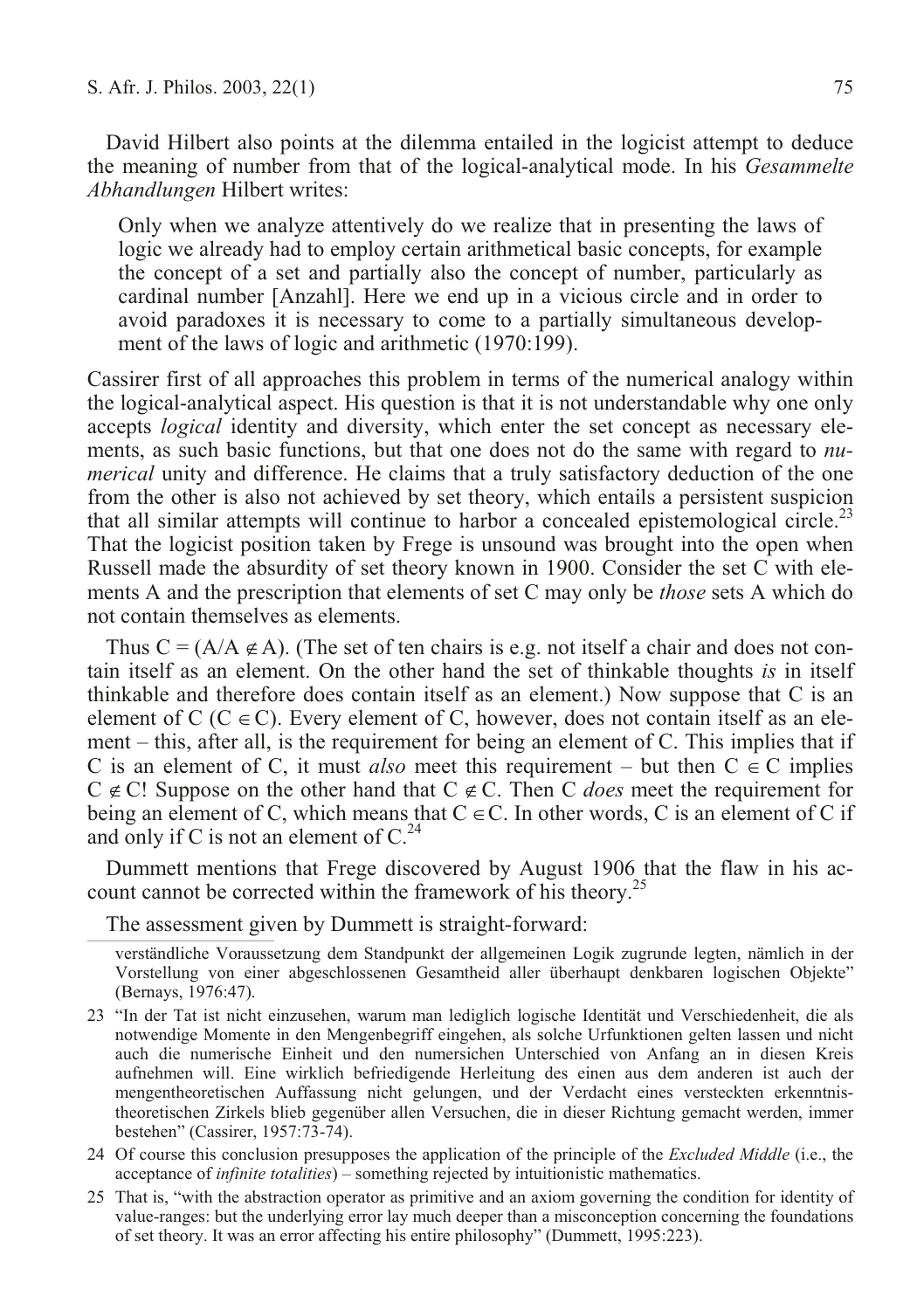Frege had answers – by no means always the right answers – to all the philosophical problems concerning the branches of mathematics with which he dealt. He had an account to offer of the applications of arithmetic; of the status of its objects; of the kind of necessity attaching to arithmetical truths; and of how to reconcile their a priori character with our attainment of new knowledge about arithmetic. His view of the status of the numbers, ontological and epistemological, proved to be catastrophically wrong; for the last nineteen years of his life, he himself acknowledged it to have been wrong, and regarded that as bringing with it the collapse of his entire philosophy of arithmetic. In spite of efforts like those of Crispin Wright to defend it, we can clearly see that his view of this question was in error: but we have not supplied any very good alternative. In answering the remaining questions, we have not, save in one crucial respect, advanced very far bevond Frege at all (Dummett, 1955:292).

Logicism had to concede that the existence of an *infinite totality* cannot be proven. Consequently, infinity was introduced by an *Axiom of Infinity*.<sup>26</sup>

This concession had another consequence: no longer accepting the idea of the totality of all logical "objects" entails that also the acceptance of the totality of predicates became problematic. $<sup>2</sup>$ </sup>

## **Once again: The "miracle" of applicability**

In conclusion we have to return briefly to the issue of the applicability of mathematics.

In his work on "Warrant and Proper Function" Plantinga (1993:232, note 2) elucidates this "miracle" or "mystery" as follows:

This hasn't been lost on those who have thought about the matter. According to Erwin Schrödinger, the fact that we human beings can discover the laws of nature is "a miracle that may well be beyond human understanding" (What is Life? [Cambridge: University of Cambridge Press, 1945], p.31). According to Eugene Wigner, "The enormous usefulness of mathematics in the natural sciences is something bordering on the mysterious, and there is no rational explanation for it" ("The Unreasonable Effectiveness of Mathematics in the Natural Sciences," in *On Pure and Applied Mathematics*, [13, p.2]) and "It is difficult to avoid the impression that a miracle confronts us here, quite comparable in its striking nature to the miracle that the human mind can string a thousand arguments together without getting itself into contradictions, or to the two miracles of the existence of laws of nature and of the human mind's capacity to derive them" (p.7). And Albert Einstein thought the intelligibility of the world a "miracle or an eternal mystery" (Lettres à Maurice Solouine [Paris: Gauthier-Villars, 1956], p.115).

<sup>26</sup> Cf. Bernays: "Die Logistik verzichtet seither darauf, die Existenz einer unendlichen Gesamtheit zu beweisen und stellt vielmehr ausdrücklich ein *Unendlichkeitsaxiom* auf" (Bernays, 1976:47). Fraenkel *et al* remark: "It seems, then, that the only really serious drawback in the Frege-Russell thesis is the doubtful status of InfAx  $[InfAx = Axiom$  of Infinity – DS, according to the interpretation intended by them" (1973:186).

<sup>27</sup> Cf. the remark of Bernays: "Mit der Preisgabe der Vorstellung von der Gesamtheit aller logischen Gegenstände wird aber auch die Vorstellung von der Gesamtheit aller Prädikate problematisch, und bei näherem Zusehen zeigt sich hierin eine besondere grundsätzliche Schwierigkeit" (Bernays, 1976:47).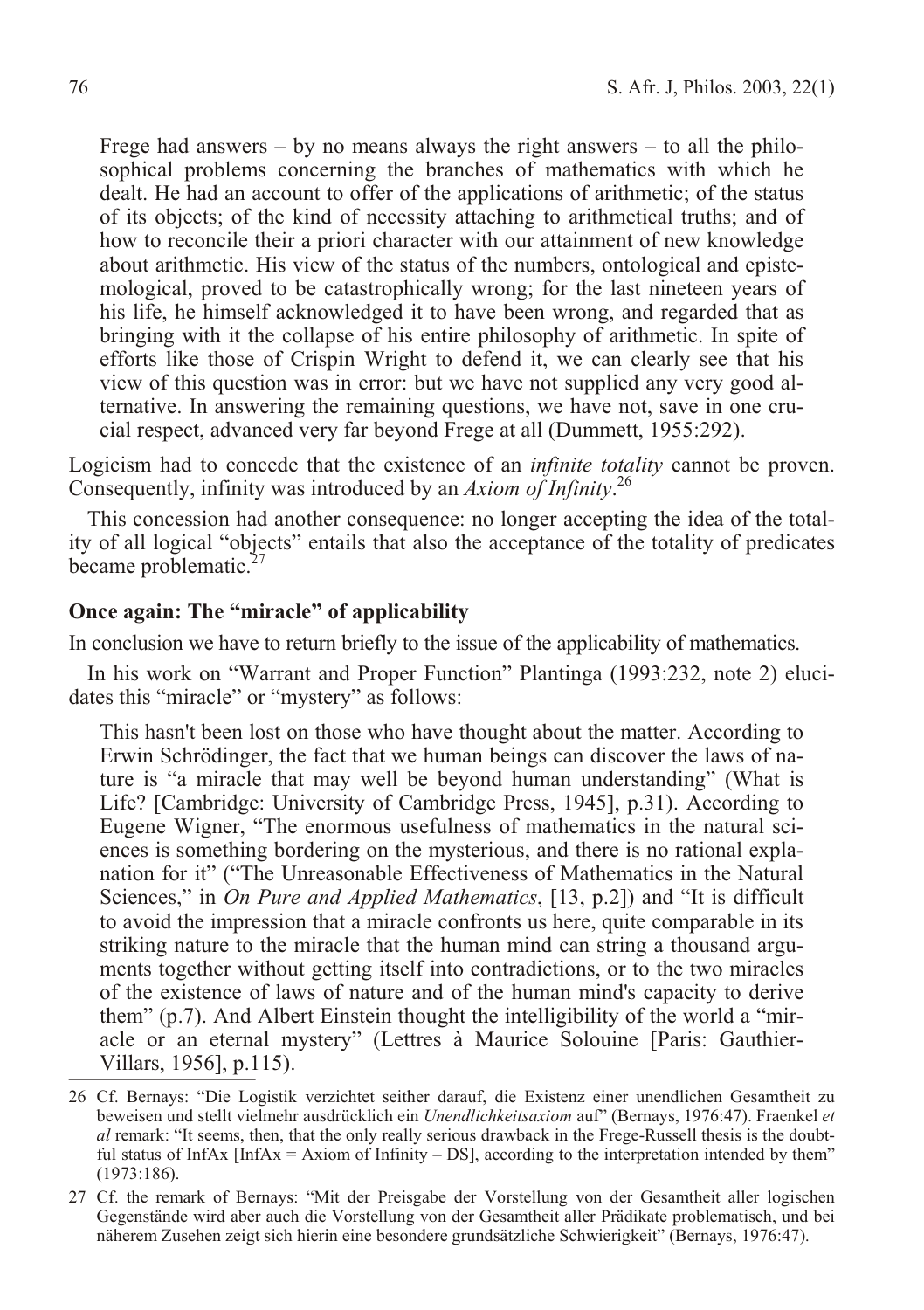We have quoted Dummett's account of Frege's position: "A correct definition of the *natural numbers* must, on his view, show how such a number can be used to say how many matches there are in a box or books on a shelf. Yet number theory has nothing to do with matches or with books: its business in this regard is only to display what, in general, is involved in stating the cardinality of objects, of whatever sort, that fall under some concept, and how natural numbers can be used for this purpose" (Dummett, 1955:272).

As soon as one acknowledges that "objective reality" displays an *ontically given* numerical (arithmetical) **aspect**, the quoted phrase: "Yet number theory has nothing to do with matches or with books" has to be corrected. Material things – and whatever else belong to the dimension of entities within reality – invariably *function* within the numerical (and other) modes/aspects of reality. In so far as "matches" or "books on a shelf" therefore function within the numerical mode, this *functioning* has everything to do with the meaning of this aspect!

But if entities cannot avoid to have specific functions within the various modes of reality, it stands to reason that the universal modal laws obtaining within the numerical (and spatial) aspect(s) will hold for every kind of entity functioning within this (these)  $mode(s)$  – not with standing the fact that, for example, the application of arithmetical theories may acquire peculiar *specifications* within the context of different types of non-arithmetical relations or entities.<sup>28</sup> This affirmation, however, presupposes the *distinctness* and *mutual coherence* between the dimensions of modal aspects and that of concretely existing entities.

Because "(modal) abstraction" ultimately does not cut all ties with "reality," mathematics will remain *applicable* – albeit for reasons different than those sustained by Frege and other platonists.<sup>29</sup>

In addition it should be pointed out that the applicability of, for example, arithmetical insights, is not only dependent upon the fact that the arithmetical mode conditions whatever functions within it in a quantitative way, since other aspects of reality also stand in a relation of *mutual coherence* with the numerical aspect. This already surfaced when we quoted Hilbert in respect of the fact that the development of logic is founded in a simultaneous development of arithmetic. To bring it closer to the "home" of arithmetic: topology and geometry, in their analysis of the meaning of space, are inconceivable without the foundation of number, as is seen from terms such as (spatial) *magnitudes* and (spatial) *dimensions* – which undeniably reflect the foundational meaning of number. Although topology disregards metrical properties, it still employs the notion of *open* sets, which alludes to the spatial mode.

The interconnection between the arithmetical and the logical mode, furthermore, comes to expression in the logical subject-object relation. If the core meaning of the analytical mode (the logical aspect) is given in *identification* and *distinguishing*, then every act of identification objectifies within the logical mode what ever is identified and distinguished. *Objectification* is an act of an analytical subject. Surely, this activ-

<sup>28</sup> Just re call Frege's distinciton be tween *num ber* and *quan ti ties* (cf. Dummet 1995:270).

<sup>29</sup> Keeping in mind the "non-logicist platonism" of Gödel (cf. Dummett, 1955:301), we may here refer to Dummett's words: "Logicism is not the most natural ally of platonism, because, on the most natural view of logic, there are no logical objects: it was a tour de force on Frege's part to combine a vehement advocacy of platonism with an unreserved logicism about number theory and analysis" (Dummett, 1955: 301).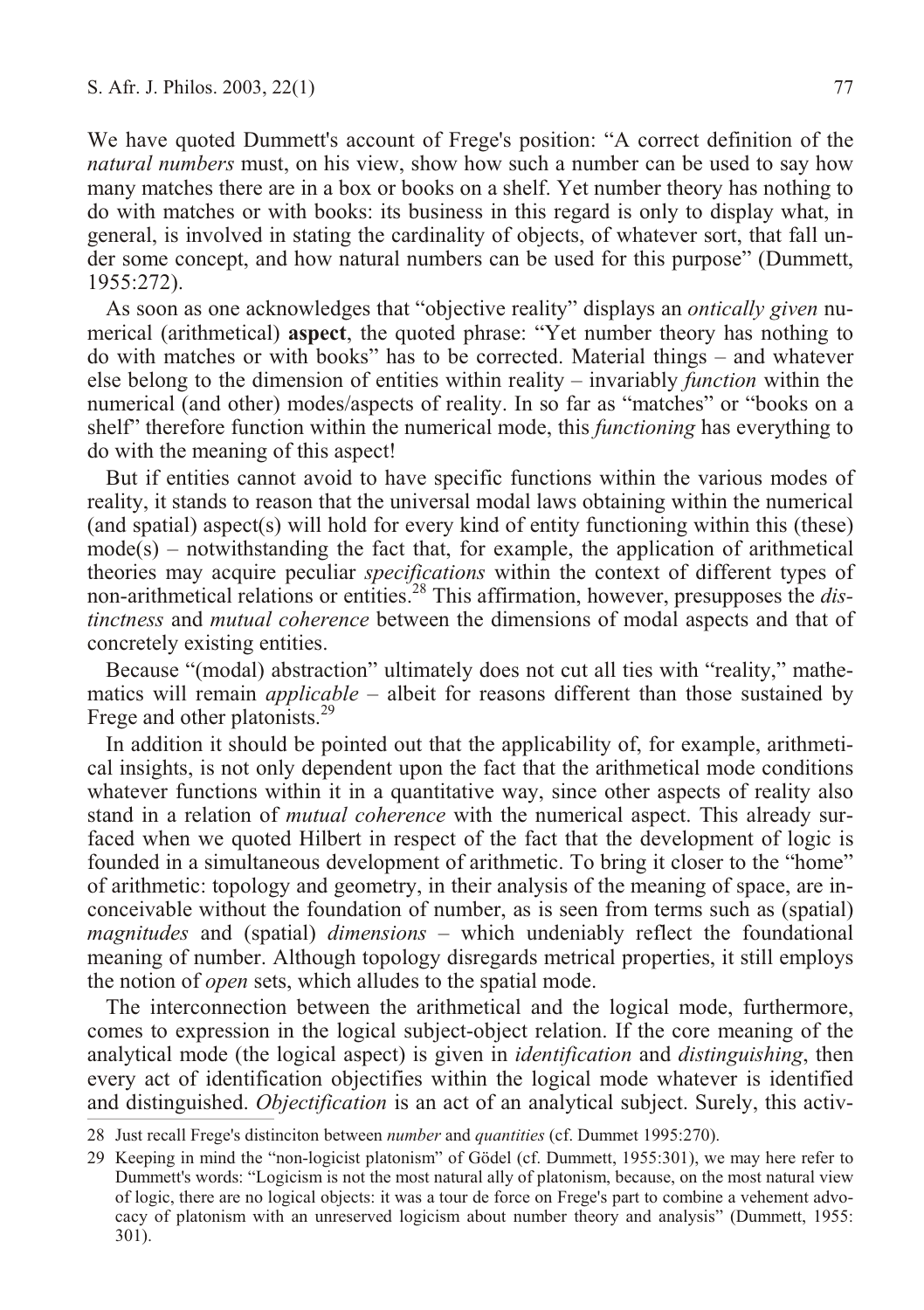ity is *normed*, which means that one can arrive at logically correct or incorrect (normconforming or antinormative) acts of objectification. *Identification* is actually nothing but the way in which we form a *concept* of something. A concept is constituted as a *logical unity* in the *multiplicity* of – (universal) features *unified* in it. In order to form a concept of number, logical acts of identification and distinction are involved.

What then about Frege's contention that there are not *distinct* numbers one, but only a *single one*, which is incapable of a *plural*?

Frege here emphasizes *logical identity* at the cost of the implied *universal side* of the property involved. Wherever the number "one" is applied to something, or wherever the oretical reflection enters into an analysis of the meaning of the number "one," the *universal orderliness* of this number comes to expression. The *conceptual* "oneness" of the num ber "one" re lates to its *uni ver sal ity*, its *or der li ness*, i.e., to the way in which every instantiation of "oneness" testifies to the underlying condition for "being-one." which makes it possible in the first place. $30$ 

The primary issue is therefore that of *universality* and *specific instances* and not that of *one* and *many* (*plurality*) as such.

Owing to his logicist bias, Frege inverted the order of foundation of the logical mode. Number does not in the first place attach to a concept – the primary vehicle of *logical objectification* – because the quantitative meaning of number can only be *objectified* in acts of *identification*, i.e., through the formation of *number concepts*. But the original domain to which the meaning of number "attaches" is the quantitative aspect of "objective reality" (in its ontic "givenness"). Only in a secondary (derived, analogical) sense does it relate to *concepts*.

In his attempt to develop number theory by eliminating mathematical primitives, Zalta mentions Frege's question: "How do we apprehend numbers given that we have no intuitions of them?" (1999:620). His theory concerns numbers which "are abstracted from the facts about concrete objects" and he adds that "the resulting numbers are even more closely tied to their application in counting the objects of the natural world than Frege anticipated" (1999:620). However, he has promised to discuss these philosophical issues more fully at another occasion. What is nonetheless clear from his current article is that he does not realize that the underlying logic employed by him *presupposes* the *primitive meaning* of all the pre-logical aspects of reality. (See the concluding remark of this article.)

Every logical unity and multiplicity presuppose a (foundational) arithmetical unity and multiplicity. In fact, within every aspect of reality *distinct* from the numerical one there are *analogical specifications* of the original quantatitive meaning of number. For example, within space we meet vector addition (where  $3 + 4$  equals 5 instead of 7); within the kinematical aspect Einstein employed the Lorentz transformations in terms of which  $0.9c + 0.9c$  equals  $1.80/1.81c$  (in stead of 1.8c); and so on.

The numerical aspect is therefore related to entitary reality through its *modal universality* – evidenced in the fact that every entity whatso ever has a function within the arith metical aspect – explaining the *applicability* of number theory, while it is connected to all other aspects of reality through its *analogical appearances* within each of them.

<sup>30</sup> Similarly, wherever we encounter "gold" it is an instantiation of the the (universal) conditions for *being-gold*.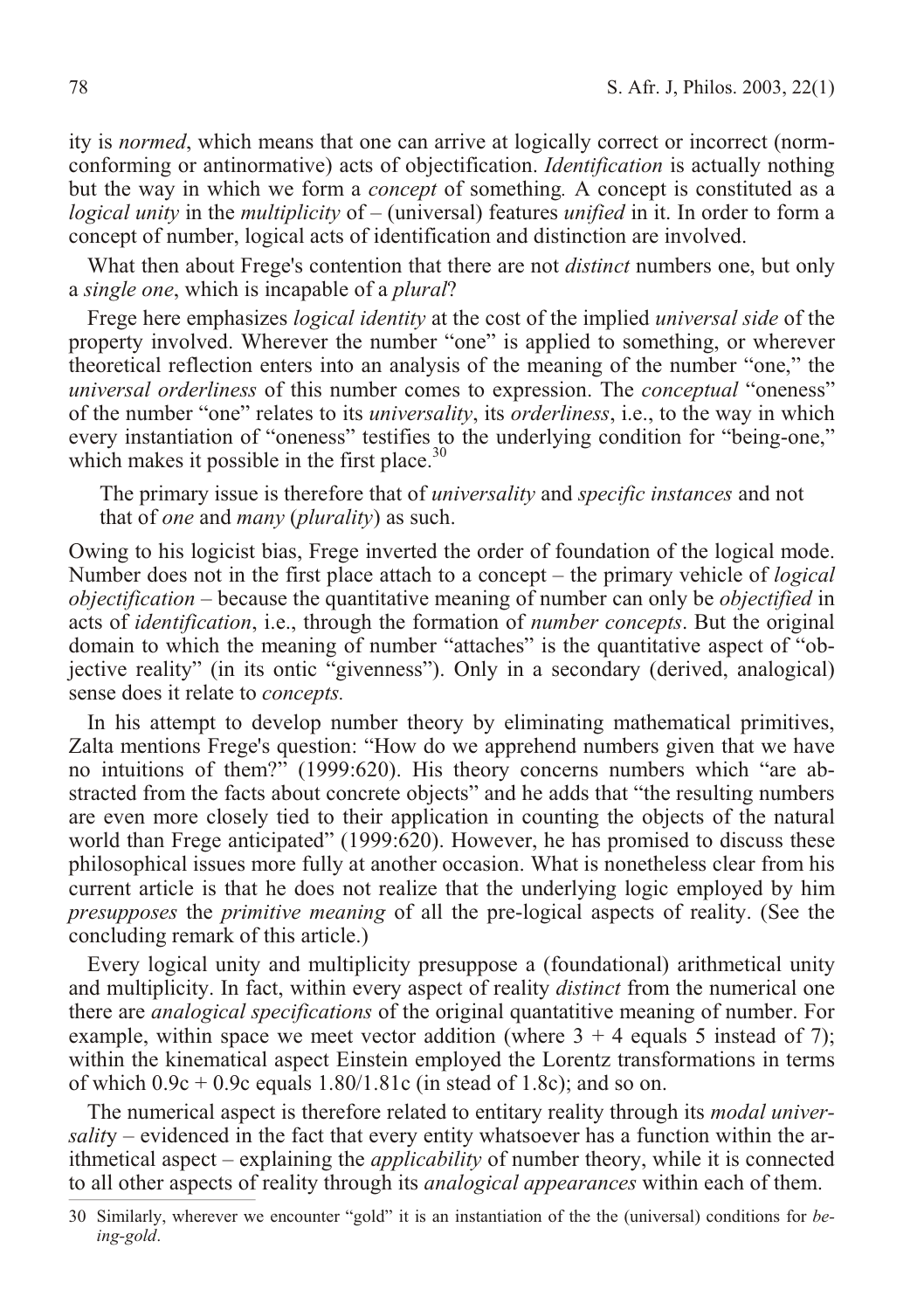#### Concluding remark: A theory of modal aspects

Having reached this stage of our argument, the natural thing would be to explore more fully the basic elements of a constructive theory of modal aspects (functions). Up to this point the issues addressed were discussed in terms of the emerging problem of *non-entitary* ontic properties. In order to provide a first assessment it was necessary to introduce a minimal explanation of a theory of modal aspects.

However, since explaining such a theory in more detail will exceed the limits of the present article, the best option seems to be to treat such a theory in a follow-up article. As a point of departure this article will commence by investigating a well-known expression within the English language: "Physical Objects?" The question mark suggests that the theory of modal aspects entails the argument that insofar as material things are *physical* they are not objects but *subjects*, and insofar as they are *objects* they are not physical for in the latter case they ought to be understood according to *non-physical* properties (so-called *object-functions*). Elucidating the grounds for this claim will then open the way to return to the outcome of our analysis of the position of Frege in this article. What will then be explained in more detail are the criteria underlying the assertion of non-entitary *ontic* aspects of reality.

## Literature

- Behnke, H., Bertram, G., Collatz, L., Sauer, R., & Unger, H. (eds.) (1968): Grundzüge der Mathematik, Volume V, Praktische Methoden und Anwendungen der Mathematik, Göttingen : (Publisher not known).
- Cantor, G. (1962): Gesammelte Abhandlungen Mathematischen und Philosophischen *Inhalts*, Hildesheim (1932).
- Cassirer, E. (1910): Substanzbegriff und Funktionsbegriff, Berlin (1910), Darmstadt 1969
- Cassirer, E. (1953): Substance and Function, New York 1953 (first edition of the English translation of Substanzbegriff und Funktionsbegriff: 1923. First German edition 1910).
- Cassirer, E. (1957): Das Erkenntnisproblem in der Philosophie und Wissenschaft der neueren Zeit, Stuttgart: Kohlhammer Verlag.
- Cassirer, E. (1958): The Library of Living Philosophers, The Philosophy of Ernst Cassirer, edited by P.A. Schilpp, New York: Tudor Publishing Company, First edition (second printing).
- Dedekind, R. (1901): *Essays on the Theory of Numbers*, Chicago.
- Dedekind, R. (1887): Was sind und was sollen die Zahlen, Braunschweig (10th ed.) 1969
- Dummett, M.A.E. (1995): FREGE, Philosophy of Mathematics, Harvard University Press, Cambridge, Second Printing.
- Felgner, U. (Editor) (1979): Mengenlehre, Wissenschaftliche Buchgesellschaft, Darmstadt.
- Fraenkel, A., Bar-Hillel, Y., Levy, A. & Van Dalen, D. (1973): Foundations of Set Theory, 2nd revised edition, Amsterdam; North Holland.
- Frege, G. (1884): Grundlagen der Arithmetik, Breslau: Verlag M & H. Marcus ("Unveränderter Neudruck" – unaltered reprint, 1934).